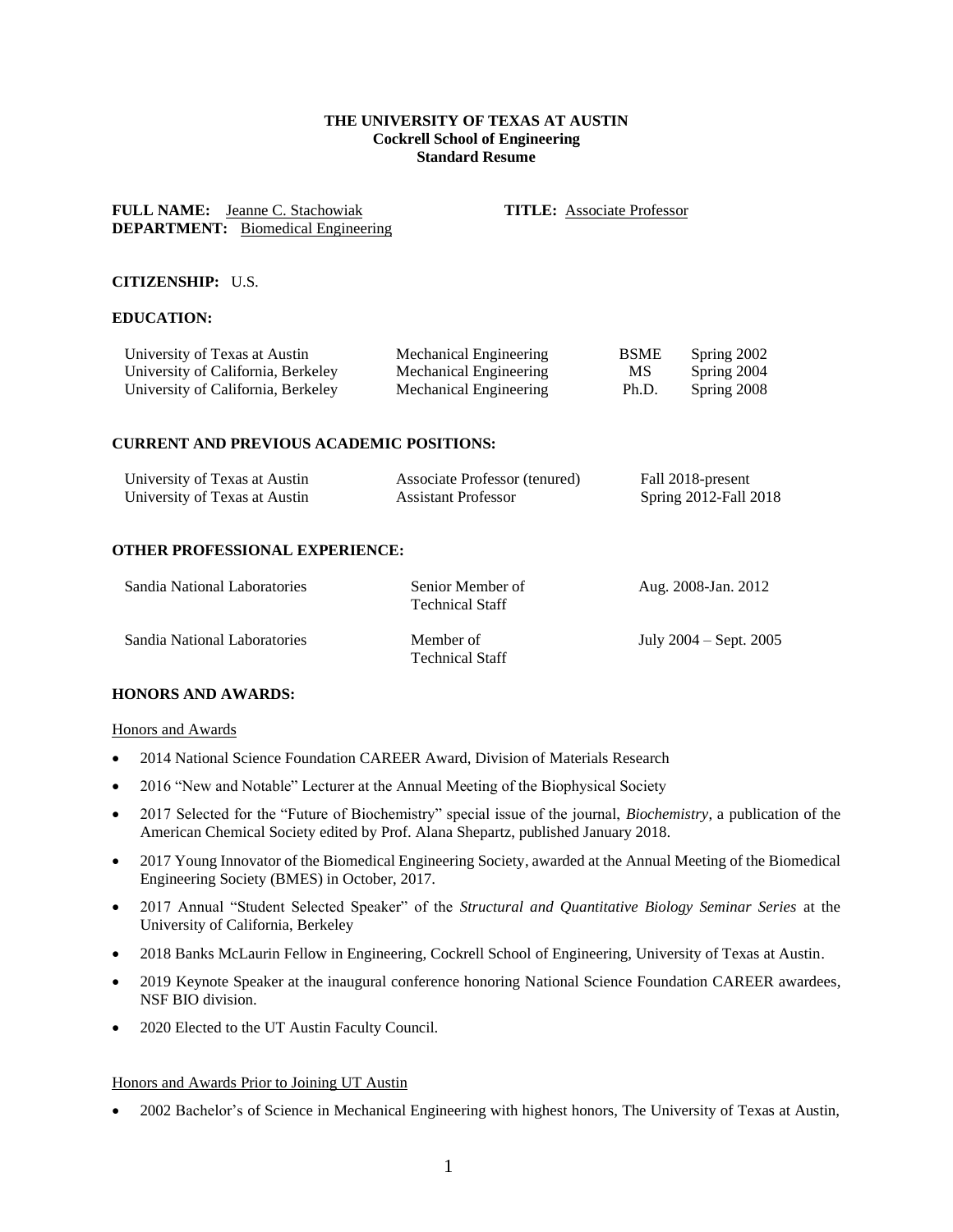TX

- 2002 National Defense Science and Engineering Graduate Fellowship Program Awardee
- 2002 ARCS Foundation Graduate Research Fellow
- 2002 National Science Foundation Graduate Research Fellow
- 2005 Sandia National Laboratories, Team Excellence Recognition Award
- 2005 Sandia National Laboratories, Award for Individual Employee Excellence
- 2008 Soroptimist Founder Region Dissertation Fellowship Award
- 2011 Cornell University Distinguished Honor for Faculty Mentoring of Co-op Students

# **DISCLOSURES, PATENTS PENDING AND PATENTS AWARDED**

J. C. Stachowiak, D. A. Fletcher, T. H. Li, S. Parekh, A. P. Liu, D. L. Richmond, E. Schmid, "Forming an Artificial Cell with Controlled Membrane Composition, Asymmetry, and Contents," US Provisional Patent Pending, Application Number 20130028963.

J. C. Stachowiak, H. D. C. Smyth, A. K. Gadok, S. Ferrati, C. Zhao, "Vesicles for Delivery of Functional Transmembrane Proteins," U.S. Provisional Patent Application No. 62/245,665

# **MEMBERSHIPS IN PROFESSIONAL AND HONORARY SOCIETIES**

- Biophysical Society, 2010-Present
- Biomedical Engineering Society, 2011-Present
- Society for Biomaterials, 2015-Present
- Americal Society for Cell Biology, 2012-Present
- American Chemical Society, 2010-Present
- American Physical Society, 2014-Present
- Tau Beta Pi, 2002-Present

# **UNIVERSITY COMMITTEE ASSIGNMENTS**

## Departmental Committee Service

- Member, Graduate Student Recruiting Committee, 2012-2013
- Faculty Recruiting Committee, 2012-2014, 2017-2018, 2018-2019
- Undergraduate Laboratory Curriculum Committee, 2013-2014
- UT BME Grant Review Committee for Texas 4000 Foundation Seed Grants, 2013-2014
- Chair of the BME Staff Excellence Committee, 2014
- Co-Chair, Graduate Student Recruiting Committee, 2014-2015
- Chair, Graduate Student Recriting Committee, 2015, 2016, 2017-Present
- T32 NIH Training Grant Executive Committee, 2016-present

# Cockrell School of Engineering Service

• New faculty orientation panel member, 2013, 2014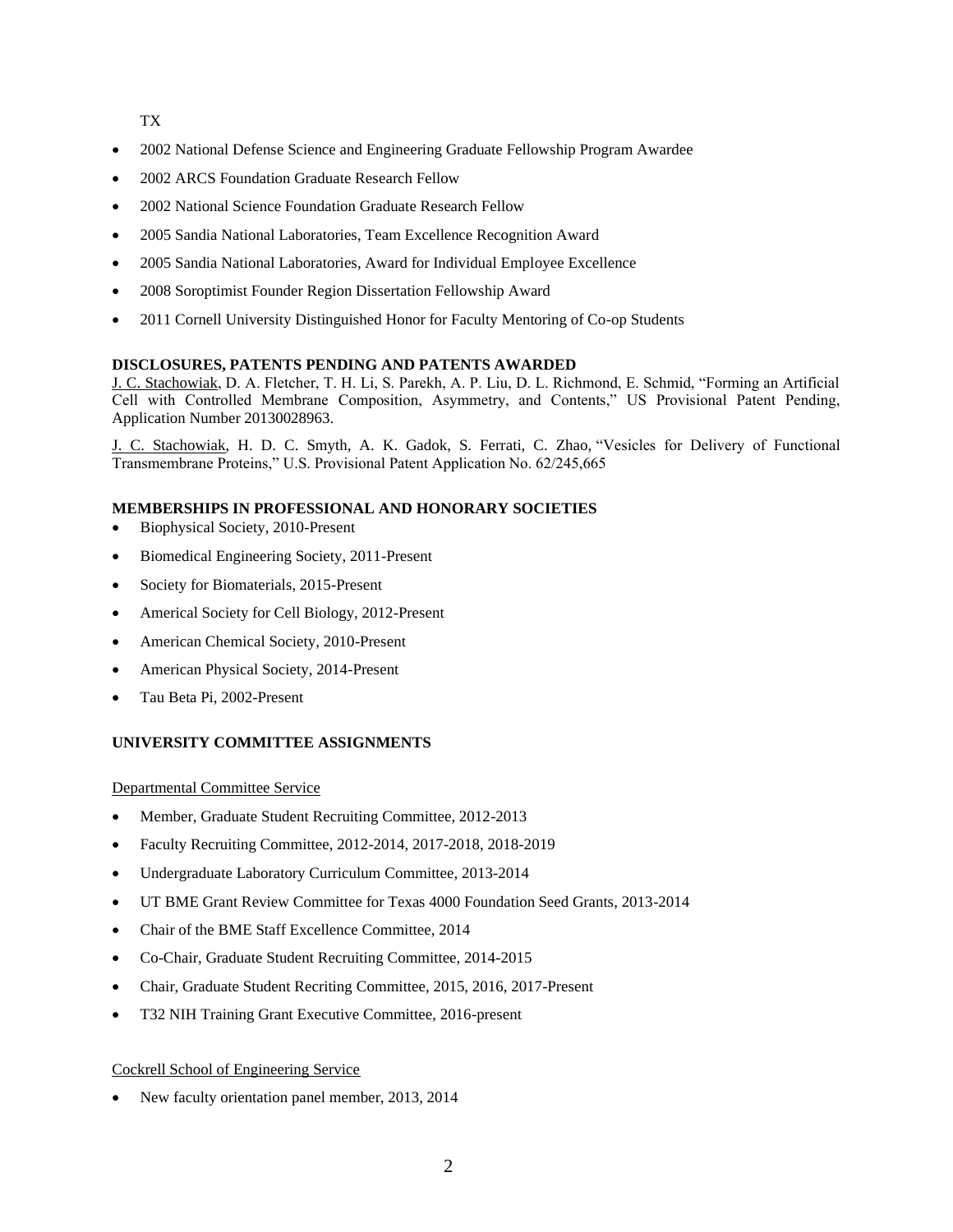- CSE Accreditation and Assessment Committee, 2014-2016
- Faculty careers panel for graduate students, 2016
- Inaugural member of College of Engineering Diversity, Equity, and Inclusion Committee, 2019-2020
- College of Engineering Awards Committee, 2020-present

## University Service

- NSF CAREER Panel Member for the Office of the Vice President of Research, 2016
- George H. Mitchell Award Selection Committee, 2016, 2017, 2019, 2020
- UT Austin Faculty Council Member, 2020-2022
- Member of the Faculty Advisory Committee on the University Budget, 2020-present

# **PROFESSIONAL SOCIETY AND MAJOR GOVERNMENTAL COMMITTEES:**

Professional Society/Conference Organization

- 2009 Biophysical Society, Session Chair at the Annual Meeting in San Francisco, CA
- 2012 Biomedical Engineering Society, Session Chair at the Annual Meeting in Atlanta, GA
- 2013 Biophysical Society, Session Chair at the Annual Meeting in Philadelphia, PA
- 2015 Biophysical Society, Session Chair at the Annual Meeting in Baltimore, MA
- 2017 Biophysical Society, Session Chair at the Annual Meeting in New Orleans, LA
- 2017 American Chemical Society, Session Chair at the National Meeting in San Francisco, CA
- 2017 Organizer of the "Biomaterials Day" Conference at the University of Texas at Austin on behalf of the Society for Biomaterials.
- 2018 Biophysical Society, Chaired the Symposium on "Membrane Bending: Mechanisms and Consequences" at the Annual Meeting in San Francisco, CA

### Review Committees

- National Science Foundation Grant Review Panelist for Division of Molecular and Cellular Biosciences, 2015
- National Institutes of Health Grant Review Panelist for Member Conflicts in the Biological Chemistry and Macromolecular Biophysics, 2016
- National Science Foundation Mail-in Grant Reviewer for Division of Molecular and Cellular Biosciences, 2016
- National Science Foundation Grant Review Panelist for Division of Molecular and Cellular Bioscience, 2017
- National Institutes of Health Grant Review Service for Study Section: Biochemistry and Biophysics of Membranes (BBM), 2017
- National Institutes of Health Grant Review Service for Study Section: Gene and Drug Delivery (GDD), 2019
- National Institutes of Health Grant Review Service for Study Section: Membrane Biology and Protein Processing (MBPP), 2019, 2020
- National Institutes of Health Grant Review Service for Study Section: NIGMS MIRA Special Emphasis Panel, 2020
- Standing Member of the National Institutes of Health MBPP (Membrane Biology and Protein Processing) Review Group, 2021-2025
- Journal Peer Review (alphabetical): ACS Applied Materials and Interfaces, BBA Biomembranes, Biophysical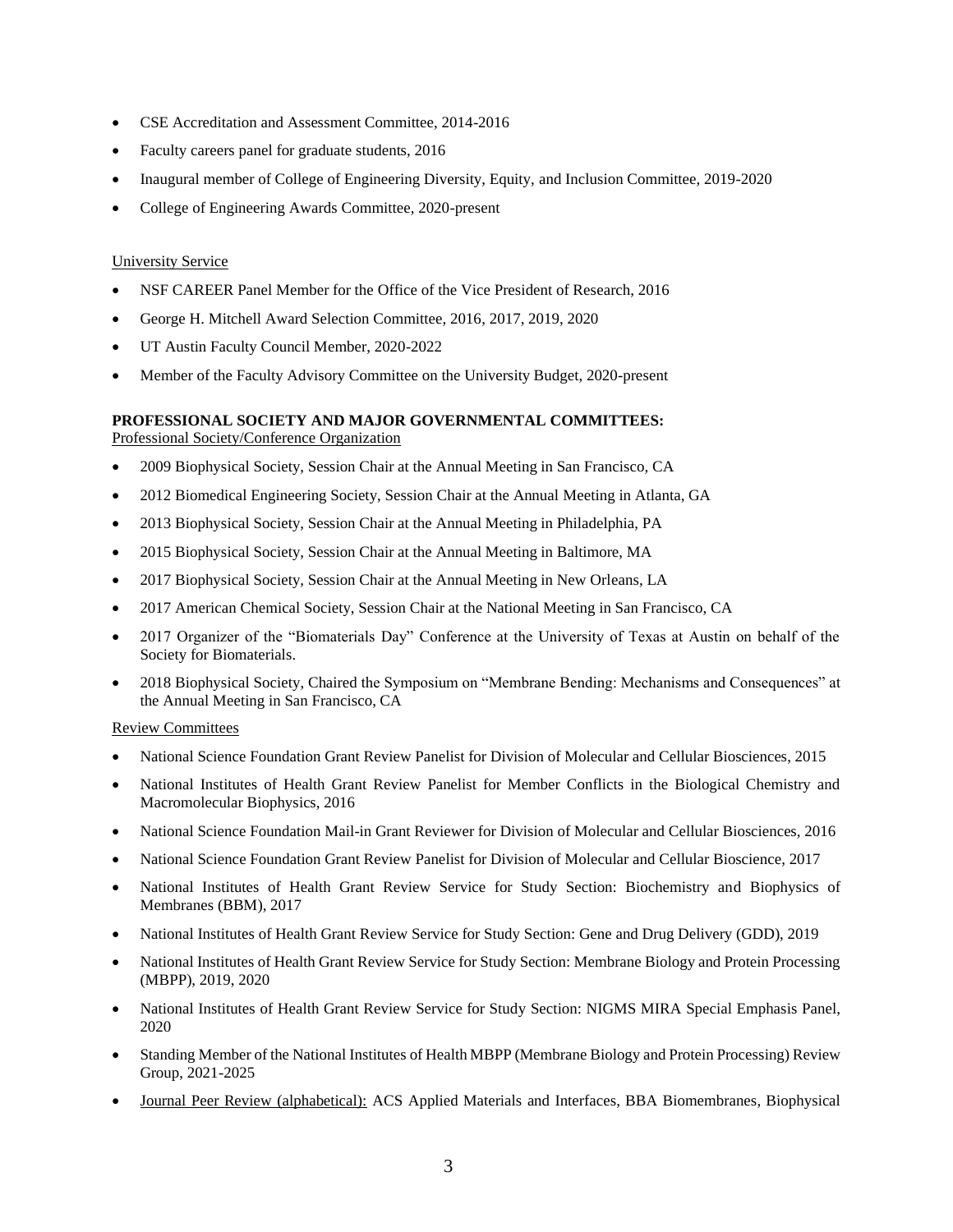Journal, eLife, IEEE Transactions of Biomedical Engineering, iScience, Journal of the American Chemical Society, Journal of the Federation of American Societies for Experimental Biology (FASEB), Lab on a Chip, Langmuir, Materials Chemistry B, Materials Science and Engineering C, Nature, Nature Cell Biology, Nature Communications, Physical Review Letters, PLOS One, Royal Society of Chemistry Advances, Science Advances, Soft Matter

## **RESEARCH SYNOPSIS: Laboratory of Jeanne C. Stachowiak**



Through quantitative molecular-scale measurements in reconstituted systems and living cells, research in my laboratory aims to elucidate the physical mechanisms that organize and shape membranes during dynamic cellular processes. Specifically, my research program is focused on two broad goals: (i) to advance basic understanding of the physical mechanisms that organize and shape cellular membranes; and (ii) to design novel biomembrane materials that are capable of interacting with cells in ways that mimic cell-cell communication.

(i) My overall research objective in membrane biophysics is to advance basic understanding of the physical mechanisms that organize and shape cellular membranes. Curved membranes are an essential feature of diverse cellular structures including endocytic pits, trafficking vesicles, and most organelles. These and other curved membrane structures play important roles in numerous human diseases, motivating the study of the molecular-level mechanisms that drive membrane curvature. When I started my independent lab, the general consensus was that proteins induce curvature through two primary mechanisms: (i) membrane scaffolding by curved proteins or complexes, and (ii) insertion of wedge-like amphipathic helices into the membrane. Notably, both of these mechanisms require proteins to have specific structural features. In contrast, my lab's early work demonstrated a new general mechanism of membrane bending, which is independent of protein structure – *membrane bending by protein crowding.* Here we used a combination of quantitative *in vitro* assays, live cell imaging experiments, and physical modeling to show that lateral pressure generated by collisions among crowded, membrane bound proteins provides a surprisingly potent driving force for membrane curvature and fission by proteins of arbitrary structure (Stachowiak PNAS 2010; NCB 2012, 2013).

Building on these findings, a key insight that shaped the next stage of our work was that intrinsically disordered domains, ubiquitous among the endocytic protein machinery, are surprisingly potent drivers of membrane crowding owing to their large hydrodynamic radii (Busch, Stachowiak N Comms 2015). Our work in this area has demonstrated that crowding effects, rather than previously hypothesized membrane insertions, are responsible for membrane fission by several endocytic proteins (Snead, Stachowiak PNAS 2017), and that disordered proteins, despite their lack of structure, are highly sensitive to membrane curvature (Zeno, Stachowiak N Comms 2018; JACS 2019). Collectively this work has shown that when non-interacting disordered proteins are crowded together at membrane surfaces, repulsion among them drives the membrane to curve outward, forming protein-coated tubules and buds.

Interestingly, rather than repelling one another, many disordered proteins have recently been found to assemble together via weak, multi-valent interactions, forming networks that have the physical properties of liquids. Notably, recent studies have suggested that liquid-liquid phase separation of membrane-bound proteins plays an important role in diverse cellular processes that take place at membrane surfaces. How might liquid-liquid phase separation of proteins at membrane surfaces impact membrane curvature? Our recent work has used synthetic and cell-derived membranes to show that liquid-liquid phase separation of membrane-associated disordered proteins creates a substantial compressive stress in the plane of the membrane. This stress drives the membrane to bend away from the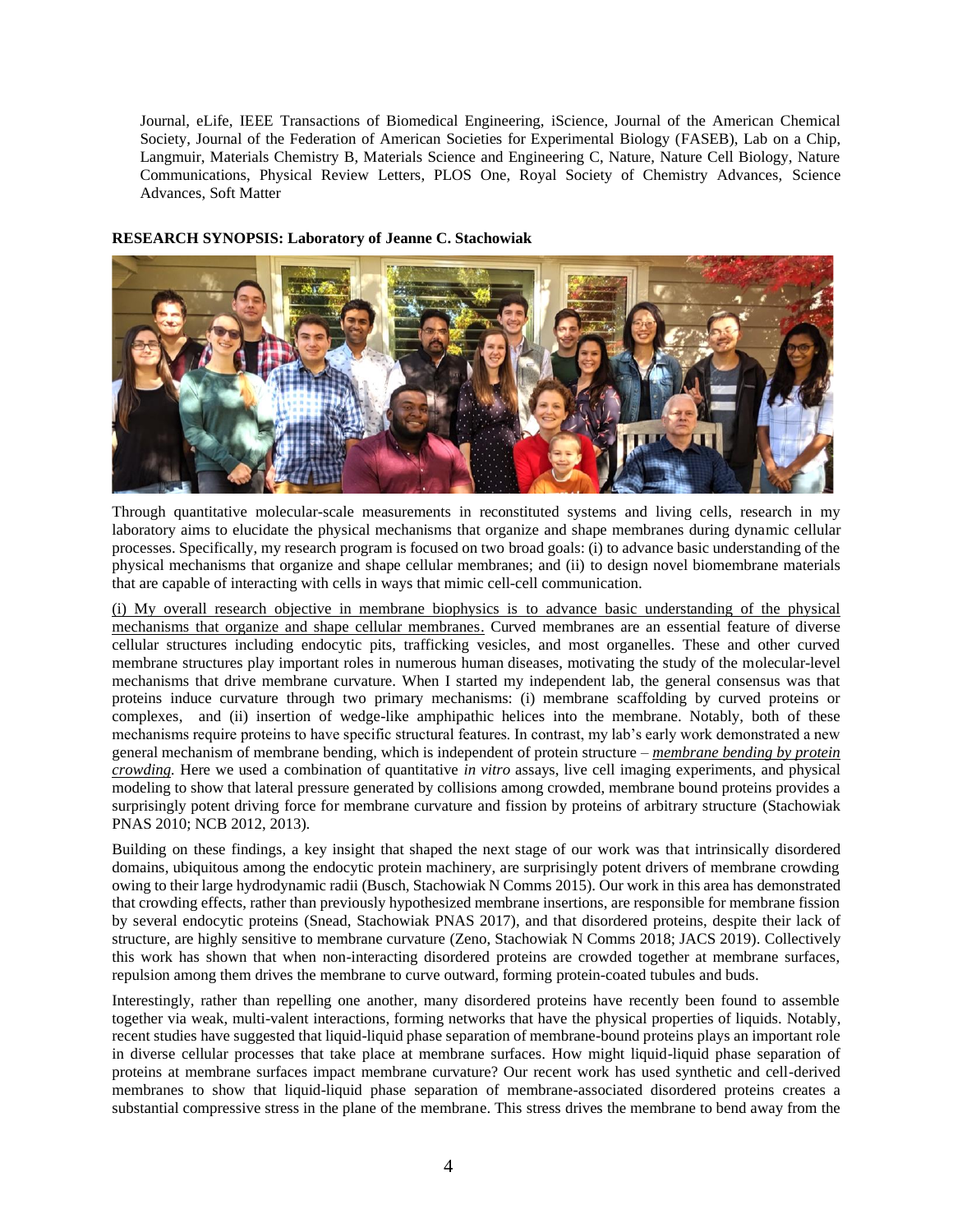protein layer, creating protein-lined membrane tubules. Discovery of this mechanism, which may be relevant to a broad range of membrane protrusions, illustrates that membrane remodeling is not exclusive to structured scaffolds, but can also be driven by the rapidly emerging class of liquid-like protein networks that assemble at membranes (Yuan Stachowiak PNAS 2021).

Looking more broadly at the possible role of protein liquids in membrane biology, our most recent work has examined the role of protein phase separation during endocytosis. During clathrin-mediated endocytosis, dozens of proteins assemble into an interconnected network at the plasma membrane. Early initiators of endocytosis concentrate downstream components, while permitting dynamic rearrangement within the budding vesicle. Our work showed that these initiators rely on weak, liquid-like interactions to catalyze endocytosis. In vitro, these weak interactions promote the assembly of protein droplets with liquid-like properties. To probe the physiological role of these liquid-like networks, we tuned the strength of initiator protein assembly in real time using light-inducible oligomerization. Low light levels drove liquid-like assemblies, restoring normal rates of endocytosis in initiator knockout cells. In contrast, initiator proteins formed solid-like assemblies upon exposure to higher light levels, which stalled vesicle budding, likely owing to insufficient molecular rearrangement. These findings suggest that liquid-like assembly of initiator proteins provides an optimal catalytic platform for endocytosis (Day Stachowiak NCB 2021).

Going forward, the idea of a transition between a stochastic, disordered protein network toward a more ordered structure that is capable of deterministic outcomes provides a template for understanding many processes in membrane biology. At present my group is focused on characterizing these "disorder to order" transitions using a diverse toolset, which includes in vitro biochemistry, engineered live cells, diverse modalities of quantitative and single molecule light microscopy, and deep collaborations with theorists who work across a range of length scales. Looking toward the future, *our broad vision is to use the principles and methods of biophysics to explain how functional protein complexes emerge dynamically and efficiently from the staggering complexity of cellular membrane surfaces.* This work, which crosses boundaries between many fields, requires a collaborative and adaptive laboratory, which integrates individuals from diverse scientific backgrounds. This work has been funded consistently since 2014 by a series of NIH NIGMS R01 and R35 awards (R01GM112065 (renewed), R01GM120549, R35139531).

(ii) My overall research objective in biomaterials is to design novel biomembrane materials that are capable of interacting with cells in ways that mimic cell-cell communication. Toward this goal, a key unmet challenge in medicine is the delivery of drugs specifically and efficiently to the cytoplasm of diseased cells. We have approached this problem through several distinct projects, each of which adopts molecular-level mechanisms of cell-cell interaction to achieve delivery. One such project utilizes the cellular gap junction network to deliver drugs directly to the cell cytoplasm. Gap junction networks consist of transmembrane channels composed of connexin proteins that connect the cytoplasm of neighboring cells. Our work has demonstrated that connexin containing vesicles open efficient passageways for the delivery of drugs to the cytoplasm, reducing the cytotoxic dose of a chemotherapeutics by more than an order of magnitude in comparison to free drugs and existing liposomal formulations (Gadok and Stachowiak, *Journal of the American Chemical Society,* 2016). Additional work has demonstrated the ability to target these and other cell-derived vesicles to specific populations of cells (Zhao and Stachowiak, *Small,* 2016). In a second project we have used the biophysical phenomenon of lipid membrane phase separation to locally concentrate fusogenic lipids on the surfaces of liposomes. Our results demonstrate that this strategy substantially increases the efficiency of liposomal fusion to cellular membranes, enabling macromolecular delivery to the cellular cytoplasm (Imam and Stachowiak, *Cellular and Molecular Bioengineering*, 2017, BMES Young Innovator Award Issue). This work has been supported by a CAREER Award from the National Science Foundation (DMR1352487, PI Stachowiak, 2014- 2019) and an exploratory research grant from the National Institutes of Health (R21EB025490, 2018-2021).

Over the long-term I envision designing membrane-based biophysical experiments and molecular machines that recapitulate cellular processes and actuate specific responses from cells. Such systems will have a far-reaching impact in medicine by revealing biophysical mechanisms, reducing the side effects of drug therapy, and moving beyond conventional drugs toward integrated macro-molecular systems that precisely modulate the behavior of target cells. The strengths that my lab is building in quantitative measurement, design of novel membrane-based materials, and biophysical modeling have positioned us to play a leading role in these emerging areas.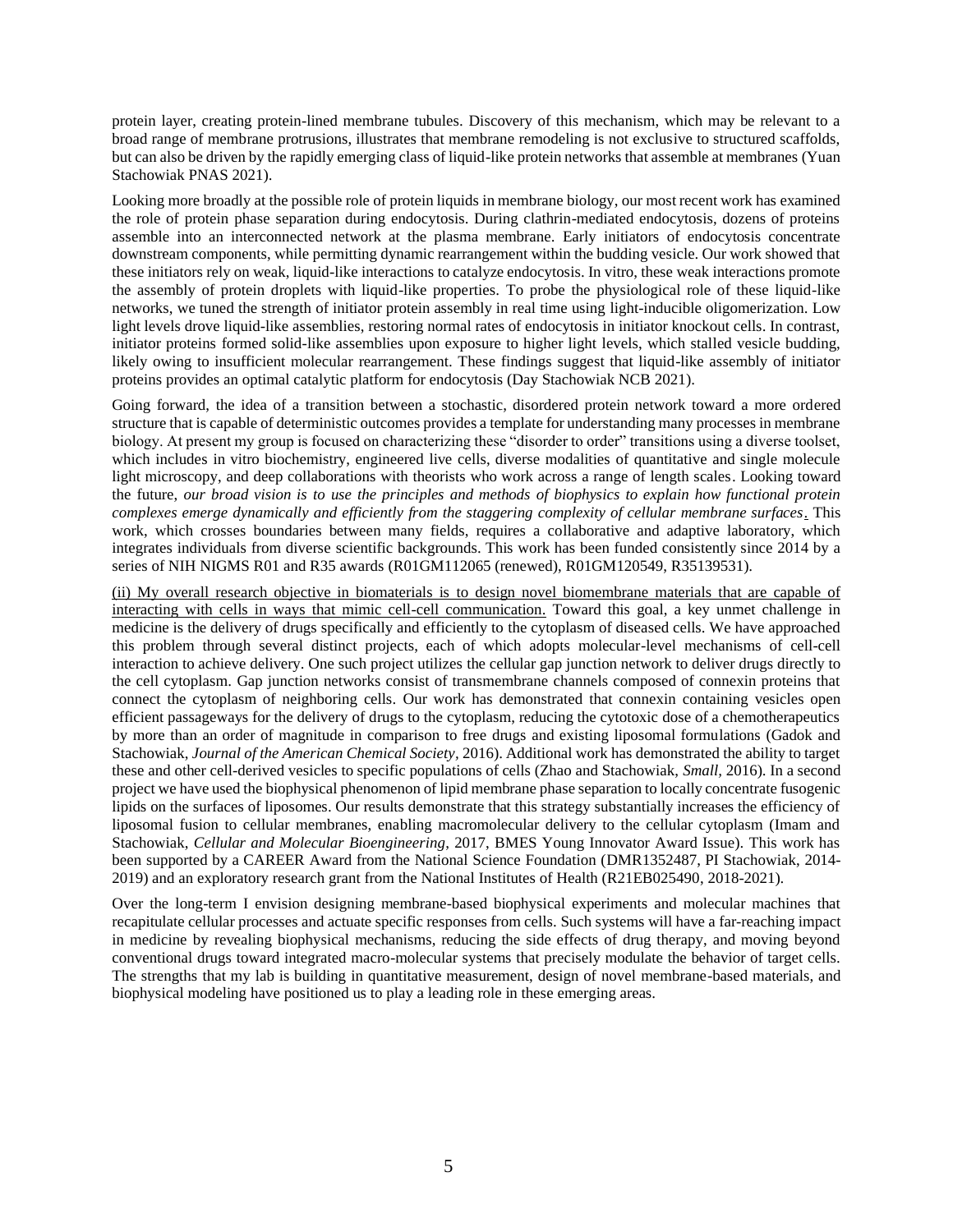## **PUBLICATIONS:**

A. Refereed Archival Journal Publications

Published as a Faculty Member at UT Austin *Underline indicates Stachowiak Lab members*

- 1. J. C. Stachowiak\*, E. M. Schmid\*, C. J. Ryan, H. S. Ann, D. Y. Sasaki, M. B. Sherman, P. L. Geissler, D. A. Fletcher\*, C. C. Hayden\*, "Membrane bending by protein-protein crowding," *Nature Cell Biology*, vol. 9, p. 944-949, 09/2012. *\*Corresponding author*
- 2. C. S. Scheve, P. Gonzales, N. Momin, J. C. Stachowiak\*, "Protein-protein crowding resists membrane phase separation," *Journal of the American Chemical Society*, vol. 135, p. 1185-1188, 01/2013. *\*Corresponding author*
- 3. D. Y. Sasaki, N. Zawada, S. F. Gilmore, P. Narasimmaraj, M. A. Sanchez, J. C. Stachowiak, C. C. Hayden, H. L. Wang, A. N. Parikh, A. P. Schreve, "Lipid Membrane Domains for the Selective Adsorption and Surface Patterning of Conjugated Polyelectrolytes,", *Langmuir*, vol. 29, p. 5214-5221, 04/2013.
- 4. J. C. Stachowiak, F. Brodsky, E. Miller "A Cost-Benefit Analysis of the Physical Mechanisms of Membrane Curvature", *Nature Cell Biology*, vol. 15, p. 1019-1027, 09/2013.
- 5. C. W. Coyne, K. Patel, J. Heureaux, J. C. Stachowiak, D. A. Fletcher, A. P. Liu, "Lipid Bilayer Vesicle Generation Using Microfluidic Jetting" *Journal of Visualized Experiments*, DOI: 10.3791/51510, p. e51510 e51510, 2014.
- 6. N. Momin, S. Lee, A. K. Gadok, D. J. Busch, G. D. Bachand, C. C. Hayden, J. C. Stachowiak, D. Y. Sasaki "Designing Lipids for Selective Partitioning Into Liquid Ordered Membrane Domains", *Soft Matter, vol.* 11, p. 3241-3250, 03/2015.
- 7. D. J. Busch, J. R. Houser, C. C. Hayden, M. B. Sherman, E. M. Lafer, J. C. Stachowiak\*, "Crowding Among Intrinsically Disordered Proteins Modulates the Curvature and Content of Clathrin-Coated Vesicles", *Nature Communications*, vol. 6, doi:10.1038/ncomms8875, 07/2015. *\*Corresponding author*
- 8. J. R. Houser, D. J. Busch, D. R. Bell, B. Li, P. Ren, J. C. Stachowiak\*, "The Impact of Physiological Crowding on the Diffusivity of Membrane Bound Proteins", *Soft Matter*, vol. 12, p. 2127-2134, 01/2016. *\*Corresponding author*
- 9. Z. I. Imam, L. E. Kenyon, A. Carrillo, I. Espinoza, F. Nagib, J. C. Stachowiak\*, "Steric Pressure Among Membrane-bound Polymers Opposes Lipid Phase Separation", *Langmuir,* vol. 32, p. 3774-3784, 04/2016. *\*Corresponding author*
- 10. C. Zhao, D. J. Busch, C. P. Vershel, J. C. Stachowiak\*, "Multi-functional Transmembrane Protein Ligands for Cell-Specific Targeting of Plasma Membrane-derived Vesicles", *Small*, vol. 12, p. 3837-3848, 07/2016 *\*Corresponding author*
- 11. S. S. Bordovsky, C. S. Wong, G. D. Bachand, J. C. Stachowiak, D. Y. Sasaki, "Engineering Lipid Structure for Recognition of the Liquid Ordered Membrane Phase", *Langmuir,* vol. 32, p. 12527-12533, 10/2016.
- 12. A. K. Gadok, D. J. Busch, S. Ferrati, B. Li, H. D. C. Smyth, J. C. Stachowiak\*, "Connectosomes for Direct Molecular Delivery to the Cellular Cytoplasm"*, Journal of the American Chemical Society,* vol. 128, p 12833-12840, 09/2016. *\*Corresponding author*
- 13. M. Chabanon, J. C. Stachowiak, P. Rangamani, "Systems biology of cellular membranes: a convergence with biophysics" *Wiley Interdisciplinary Reviews: Systems Biology and Medicine,* DOI: 10.1002/wsbm.1386, 04/2017.
- 14. W. T. Snead, C. C. Hayden, A. K. Gadok, P. Rangamani, C. Zhao, E. M. Lafer, J. C. Stachowiak\*, "Membrane Fission by Protein Crowding"*, PNAS,* vol. 114, p E3258-E3267, 03/2017*. \*Corresponding author*
- 15. Z. I. Imam, L. E. Kenyon, G. Ashby, F. Nagib, M. Mendicino, C. Zhao, A, K. Gadok, J. C. Stachowiak\*, "Phase Separating Liposomes Enhance the Efficiency of Macromolecular Delivery to the Cellular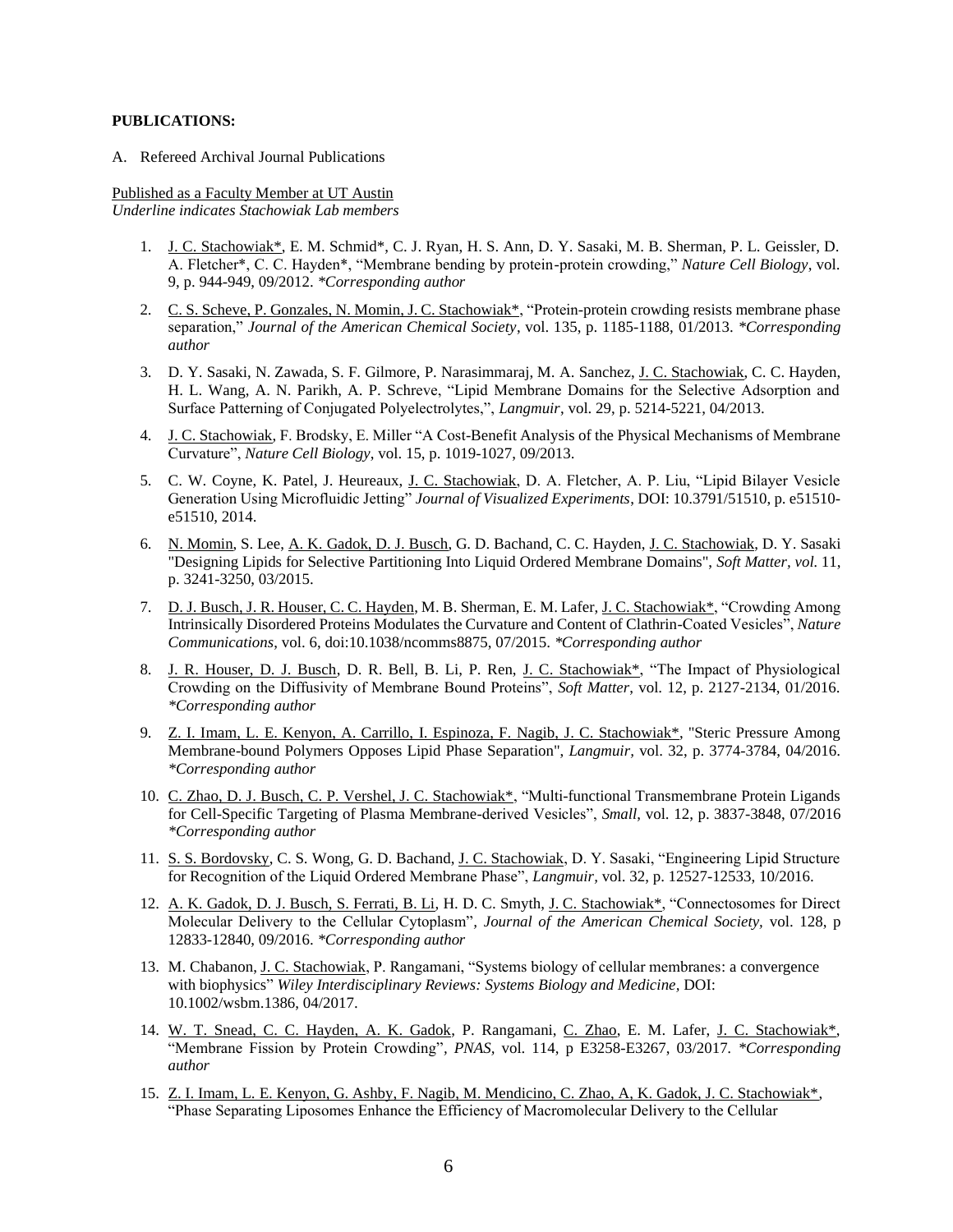Cytoplasm," *The Journal of Cellular and Molecular Bioengineering,* 2017 BMES Young Innovator Award Special Issue, vol. 10, p. 387-403, 05/2017. *\*Corresponding author*

- 16. S. Ferrati, A. K. Gadok, L. A. Heersema, A. D. Brunaugh, C. Zhao, H. D. C. Smyth\*, J. C. Stachowiak\*, "Connexin Membrane Materials as Potent Inhibitors of Breast Cancer Cell Migration," *The Journal of the Royal Society Interface,* vol. 14, 08/2017. *\*Corresponding author*
- 17. A. K. Gadok, C. Zhao, A. I. Meriwether, S. Feratti, J. Zoldan, H. D. C. Smyth, J. C. Stachowiak\*, "Display of Single-Domain Antibodies on the Surfaces of Connectosomes Enables Gap Junction Mediated Drug Delivery to Specific Cell Populations," *Biochemistry,* vol. 57, p. 81-90, 08/2017. *\*Corresponding author*
- 18. A. C. M. DeGroot, D. J. Busch, C. C. Hayden, S. Mihelic, M. Behar, J. C. Stachowiak\*, "Entropic Control of Receptor Recycling Using Engineered Ligands," *Biophysical Journal*, vol. 114, p. 1377-1388, 01/2018. *\*Corresponding author*
- 19. W. T. Snead, J. C. Stachowiak\*, "Structure versus Stochasticity The role of Molecular Crowding and Intrinsic Disorder in Membrane Fission," *Journal of Molecular Biology*, vol. 430, p. 2293-2308, 04/2018. *\*Corresponding author*
- 20. P. Bassereau, R. Jin, R. Baumgart, M. Deserno, R. Dimova, V. A. Frolov, P. V. Bashkirov, H. Grubmuller, R. Jahn, H. J. Risselada, L. Johannes, M. M. Kozlov, R. Lipowsky, T. J. Pucadyil, W. F. Zeno, J. C. Stachowiak, D. Stamou, A. Breuer, L. Lauritsen, C. Simon, C. Sykes, G. A. Voth, T. R. Weikl, "The 2018 Biomembrane Curvature and Remodeling Roadmap," *Journal of Physics D: Applied Physics,* vol. 51, 07/2018.
- 21. W. T. Snead, J. C. Stachowiak\*, "A tethered vesicle assay of membrane fission," *Methods in Enzymology,* vol. 611, p. 559-582, 08/2018. *\*Corresponding author*
- 22. H. Alimohamadi, R. Vasan, J. E. Hassinger, J. C. Stachowiak, P. Rangamani, "The role of traction in membrane curvature generation," *Molecular Biology of the Cell,*29, p. 2024-2035, 8/2018.
- 23. W. F. Zeno, U. Baul, W. T. Snead, G. Kago, A. C. M. DeGroot, L. Wang, E. M. Lafer, D. Thirumalai, J. C. Stachowiak\*, "Synergy between intrinsically disordered domains and structured proteins amplifies membrane curvature sensing," *Nature Communications,* 9, 4152, 08/2018. *\*Corresponding author*
- 24. W. T. Snead, W. F. Zeno, G. Kago, R. W. Perkins, J. B. Richter, C. Zhao, E. M. Lafer, J. C. Stachowiak\*, "BAR scaffolds drive membrane fission by crowding disordered domains," *Journal of Cell Biology*, 218, 664-682, 2/2019. *\*Corresponding author*
- 25. W. F. Zeno, A. Thatte, L. Wang, W. T. Snead, E. M. Lafer, J. C. Stachowiak\*, "Molecular mechanisms of membrane curvature sensing by a disordered protein," *Journal of the American Chemical Society,* 141, 10361-10371, 7/2019. *\*Corresponding author*
- 26. C. Zhao, A. C. M. DeGroot, C. C. Hayden, J. R. Houser, H. A. Ali, M. F. LaMonica, J. C. Stachowiak\*, "Receptor heterodimerization modulates endocytosis through collaborative and competitive mechanisms," *Biophysical Journal,*117, 646-658, 2019. *\*Corresponding author*
- 27. A. C. M. DeGroot, C. Zhao, M. F. LaMonica, C. C. Hayden, J. C. Stachowiak\*, "Molecular thermodynamics of receptor competition for endocytic uptake," *Soft Matter,* 15, 7448-7461. 2019. *\*Corresponding author*
- 28. W. F. Zeno, K. Y. Day, V. D. Gordon, J. C. Stachowiak<sup>\*</sup>, "Principles and Applications of Biological Membrane Organization," *Annual Review of Biophysics,* 49, 19-39, 09/2019. *\*Corresponding author*
- 29. A. N. Trementozzi, Z. I Imam, M. Mendicino, C. C. Hayden, J. C. Stachowiak\*, "Liposome-mediated chemotherapeutic delivery is synergistically enhanced by ternary lipid compositions and cationic lipids," *Langmuir,* 35, 12532-12542, 09/2019. *\*Corresponding author*
- 30. W. F. Zeno, W. T. Snead, A. S. Thatte, J. C. Stachowiak\*, "Structured and intrinsically disordered domains within Amphiphysin1 work together to sense and drive membrane curvature," *Soft Matter,* 15, 8716-8717, 10/2019. *\*Corresponding author*
- 31. K. J. Day, J. C. Stachowiak\* "Biophysical forces in membrane bending and traffic," *Current Opinion in Cell Biology*, 65, 72-77, 01/2020. \**Corresponding author.*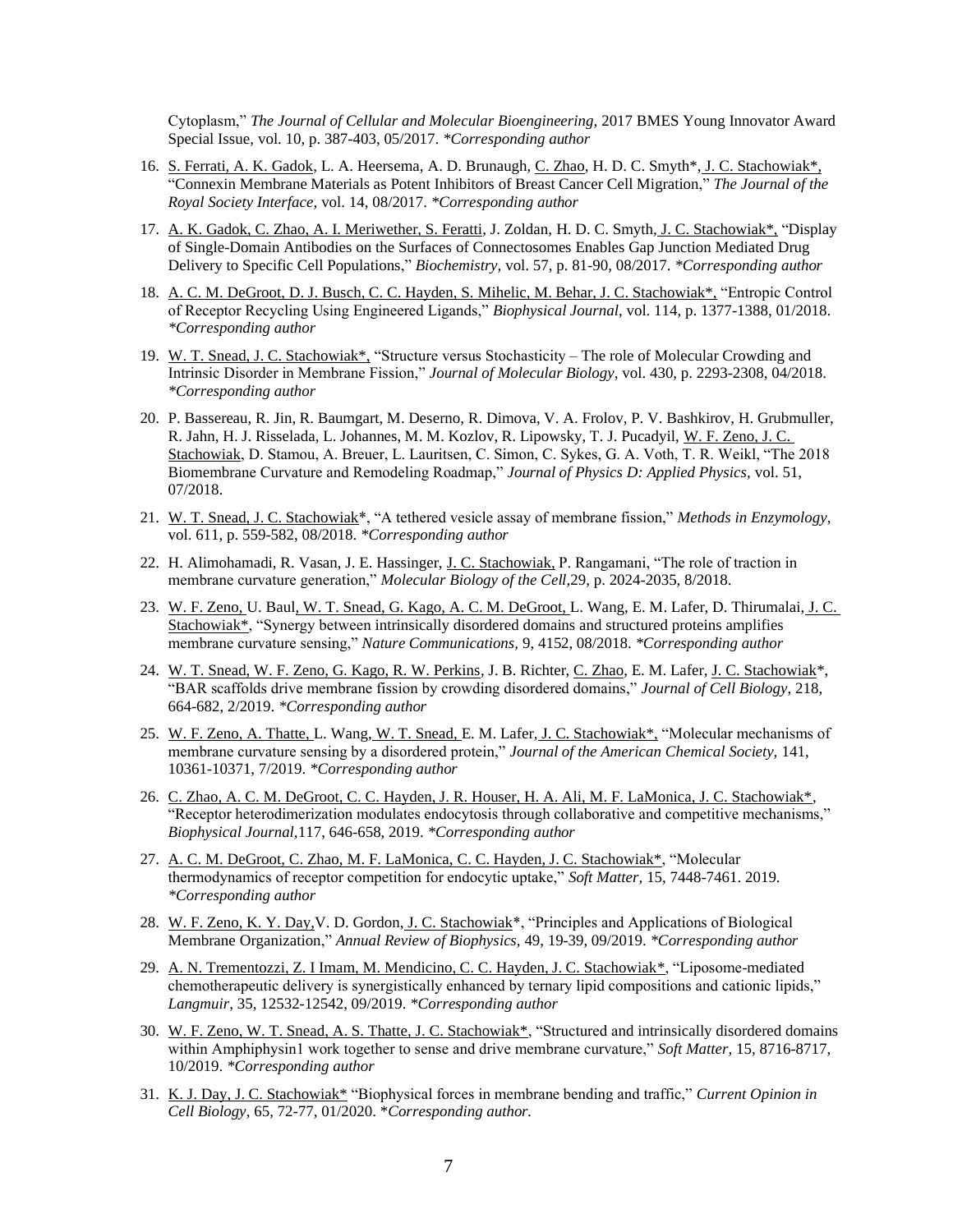- 32. A. N. Trementozzi, A. Hufnagel, H. Xu, M. S. Hanafy, F. Rosero Castro, H. D. C. Smyth, Z. Cui, J. C. Stachowiak\*, "Gap junction liposomes for efficient delivery of chemotherapeutics to solid tumors," *ACS Biomaterials Science and Engineering*, 6, 4851-4857, 08/2020. *\*Corresponding author*
- 33. W.F. Zeno, J.B. Hochfelder, A.S. Thatte, L. Wang, A.K. Gadok, C.C. Hayden, E.M. Lafer, J.C. Stachowiak\*, "Clathrin senses membrane curvature," *Biophysical Journal*, 120, 818-828, 01/2021. *\*Corresponding author*
- 34. K.J. Day, G.K. Kago, L. Wang, J.B. Richter, C.C. Hayden, E.M. Lafer, J.C. Stachowiak\*, "Liquid-like protein interactions catalyze assembly of endocytic vesicles," *Nature Cell Biology*, in press, 03/2021 [https://www.biorxiv.org/content/10.1101/860684v1.](https://www.biorxiv.org/content/10.1101/860684v1) *\*Corresponding author*
- 35. F. Yuan, H. Alimohamadi, B. Bakka, A.N. Trementozzi, N.L. Fawzi, P. Rangamani, J.C. Stachowiak, "Membrane bending by protein phase separation," *PNAS*, in press, 03/2021 [https://www.biorxiv.org/content/10.1101/2020.05.21.109751v1.](https://www.biorxiv.org/content/10.1101/2020.05.21.109751v1)*\*Corresponding author*

### Manuscripts Published prior to joining UT Austin

- 36. M. Yue, J. C. Stachowiak, A. Majumdar, "A 2-D microcantilever array for multiplexed biomolecular analysis," *Mechanics and Chemistry of Biosystems*, vol. 1, p. 211-220, 09/2004.
- 37. J. C. Stachowiak, M. Yue, K. Castelino, A. Chakraborty, A. Majumdar, "Chemomechanics of Surface Stresses Induced by DNA Hybridization," *Langmuir*, vol. 22, p. 263-268, 01/2006.
- 38. J. C. Stachowiak, et al., "Autonomous Microfluidic Sample Preparation System for Protein Profile-Based Detection of Aerosolized Bacterial Cells and Spores," *Analytical Chemistry*, vo. 79, p. 5763-5770, 08/2007.
- 39. J. C. Stachowiak, M. G. von Muhlen, T. H. Li, L. Jalilian, S. H. Parekh, D. A. Fletcher, "Piezoelectric Control of Needle-Free Transdermal Drug Delivery," *Journal of Controlled Release*, vol. 124, p. 88-97, 12/2007.
- 40. M. Yue, J. C. Stachowiak, H. Lin, R. Datar, R. Cote, A. Majumdar, "Label-free Protein Recognition 2D Array Using Nanomechanical Sensors," *Nano Letters, vol.* 8, p. 520-524, 02/2008.
- 41. J. C. Stachowiak, D. L. Richmond, T. H. Li, A. P. Liu, S. H. Parekh, D. A. Fletcher, "Unilamellar Vesicle Formation and Encapsulation by Microfluidic Jetting," *Proceedings of the National Academy of Sciences of the United States of America, vol.* 105, p. 4697-4702, 03/2008.
- 42. J. C. Stachowiak, T. H. Li, A. A. Arora, S. Mitragotri, D. A. Fletcher, "Dynamic control of needle-free jet injection," *Journal of Controlled Release, vol.* 135, p. 104-112, 04/2009.
- 43. J. C. Stachowiak, D. L. Richmond, T. H. Li, F. Brochard-Wyart, D. A. Fletcher, "Inkjet Formation of Unilamellar Lipid Vesicles for Cell-like Encapsulation," *Lab on a Chip*, vol. 9, p. 2003-2009, 06/2009.
- 44. T. H. Li, J. C. Stachowiak, D. A. Fletcher, "Mixing Solutions in Inkjet Formed Vesicles," *Methods in Enzymology*, vol. 465, p. 75-94, 12/2009.
- 45. J. C. Stachowiak\*, C. C. Hayden, D. Y. Sasaki, "Steric confinement of proteins on lipid membranes can drive curvature and tubulation," *Proceedings of the National Academy of Sciences of the United States of America*, vol. 107, p. 7781-7786, 04/2010. *\*Corresponding author*
- 46. J. C. Stachowiak, C. C. Hayden, D. Y. Sasaki, "Targeting proteins to liquid ordered domains in lipid membranes," *Langmuir*, vol. 27, p. 1457-1462, 12/2010.
- 47. D. L. Richmond, E. M. Schmid, S. Martens, J. C. Stachowiak, N. Liska, D. A. Fletcher, "Forming giant vesicles with controlled membrane composition, asymmetry, and contents," *Proceedings of the National Academy of Sciences of the United States of America*, vol. 108, p. 9431-9436, 06/2011.
- 48. F. J. Zendejas, R. J. Meagher, J. C. Stachowiak, C. C. Hayden, D. Y. Sasaki, "Orienting lipid domains in giant vesicles using an electric field," *Chemical Communications*, vol. 47, p. 7320-7322, 04/2011.

Refereed Conference Proceedings at UT Austin *Underline indicates Stachowiak Lab members*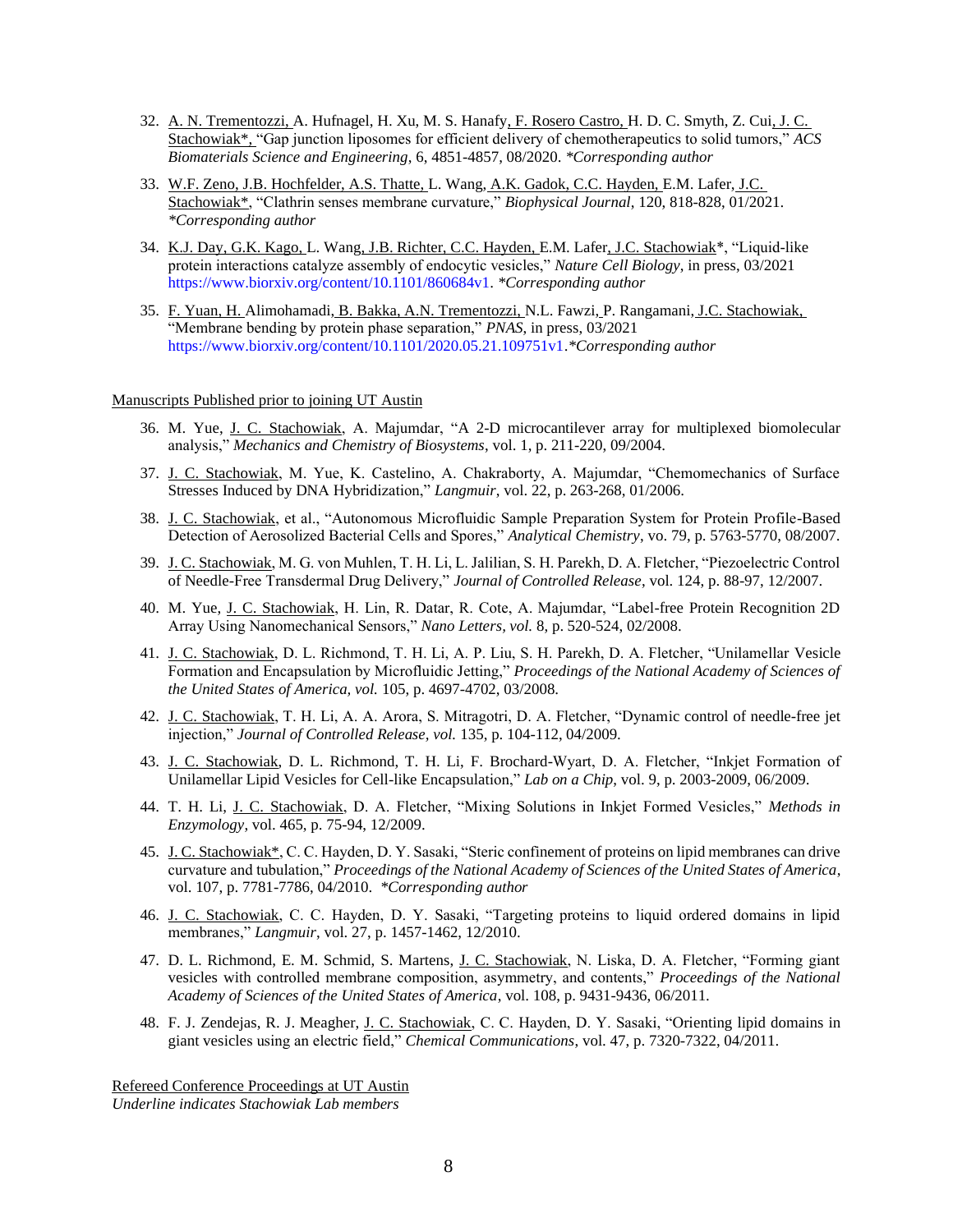- 1. J. C. Stachowiak, E. M. Schmid, C. J. Ryan, H. S. Ann, D. Y. Sasaki, P. L. Geissler, D. A. Fletcher, C. C. Hayden, "Protein-protein crowding as a driving force for membrane bending during clathrin-mediated endocytosis," *Biophysical Society Annual Meeting*, San Diego, CA, February **2012**. (Poster)
- 2. J. R. Houser, J. Jose, J. C. Stachowiak, "Exploring the role of protein-protein crowding in clathrin mediated endocytosis," *American Society for Cell Biology Annual Meeting*, San Francisco, CA, December **2012**. (Poster)
- 3. C. S. Scheve, J. C. Stachowiak, "Steric pressure between proteins opposes membrane phase separation," *Annual meeting of the Biophysical Society*, Philadelphia, PA, February **2013**. (Talk)
- 4. D. J. Busch, J. R. Houser, J. T. Jose, M. B. Sherman, C. C. Hayden, E. M. Lafer, J. C. Stachowiak, "Molecular crowding and membrane scaffolding drive membrane curvature synergistically in clathrin coated pits," *American Society for Cell Biology Annual Meeting*, New Orleans, LA, December **2013**. (Poster)
- 5. J. C. Stachowiak, "Membrane bending by protein-protein crowding," *Annual Meeting of the American Physical Society*, Denver, CO, March **2014**. (Talk)
- 6. W. T. Snead, N. Momin, V. Bora, J. C. Stachowiak, "Helix insertion drives membrane bending by enabling protein crowding," *Annual Meeting of the Biophysical Society*, Baltimore, MD, February **2015**. (Talk)
- 7. J. C. Stachowiak, "Protein crowding modulates the shape and content of curved membranes and coated vesicles," *Annual Meeting of the Biophysical Society*, Baltimore, MD, February **2015**. (Talk)
- 8. D. J. Busch, J. R. Houser, C. C. Hayden, M. B. Sherman, E. M. Lafer, J. C. Stachowiak "Intrinsically disordered proteins drive membrane curvature and modulate the cargo content of coated vesicles," *Annual Meeting of the American Society of Cell Biology*, San Diego, CA, December **2015**. (Talk)
- 9. J. C. Stachowiak, "Role of Molecular Crowding in Organizing Cellular Membranes," *American Chemical Society Pacifichem Meeting*, Honoloulu, HI, December **2015**.
- 10. D. J. Busch, J. R. Houser, C. C. Hayden, M. B. Sherman, E. M. Lafer, J. C. Stachowiak, "Intrinsically disordered proteins drive membrane curvature," *Annual Meeting of the Biophysical Society*, Los Angeles, CA, February **2016**. (Talk)
- 11. Z. I. Imam, L. Kenyon, J. C. Stachowiak, "Steric pressure among membrane-bound polymers opposes lipid phase separation," *Annual Meeting of the Biophysical Society*, Los Angeles, CA, February **2016**. (Poster)
- 12. W. T. Snead, C. C. Hayden, J. C. Stachowiak, "Membrane fission by protein crowding," *Annual Meeting of the Biophysical Society*, Los Angeles, CA, February **2016**. (Poster)
- 13. C. Zhao, D. J. Busch C. P. Vershel, J. C. Stachowiak, "Plasma membrane-derived vesicles with engineered transmembrane protein ligands – a new system for cellular targeting," *Annual Meeting of the American Chemical Society*, San Diego, CA, March **2016**. (Talk)
- 14. A. K. Gadok, J. C. Stachowiak, "Connectosomes for direct intracellular drug delivery," *Annual Meeting of the American Chemical Society*, San Diego, CA, March **2016**. (Talk)
- 15. J. C. Stachowiak, "Intrinsically Disordered Proteins as Physical Drivers of Membrane Traffic," *American Chemical Society National Meeting*, Philadelphia, PA, August **2016**. (Talk)
- 16. W. T. Snead, C. C. Hayden, A. K. Gadok, P. Rangamani, J. C. Stachowiak, "Membrane fission by protein crowding," *Annual Meeting of American Society for Cell Biology,* San Francisco, CA, December **2016**. (Talk)
- 17. W. T. Snead, C. C. Hayden, A. K. Gadok, P. Rangamani, J. C. Stachowiak, "Membrane fission by protein crowding," *Annual Meeting of the Biophysical Society,* New Orleans, LA, February **2017**. (Talk)
- 18. A. K. Gadok, J. C. Stachowiak, "Connectosomes for direct molecular delivery to the cellular cytoplasm," *Annual Meeting of the Biophysical Society,* New Orleans, LA, February **2017**. (Poster)
- 19. A. K. Gadok, J. C. Stachowiak, "Quantifying the ability of clathrin triskelia to sense membrane curvature," *Annual Meeting of the Biophysical Society,* New Orleans, LA, February **2017**. (Poster)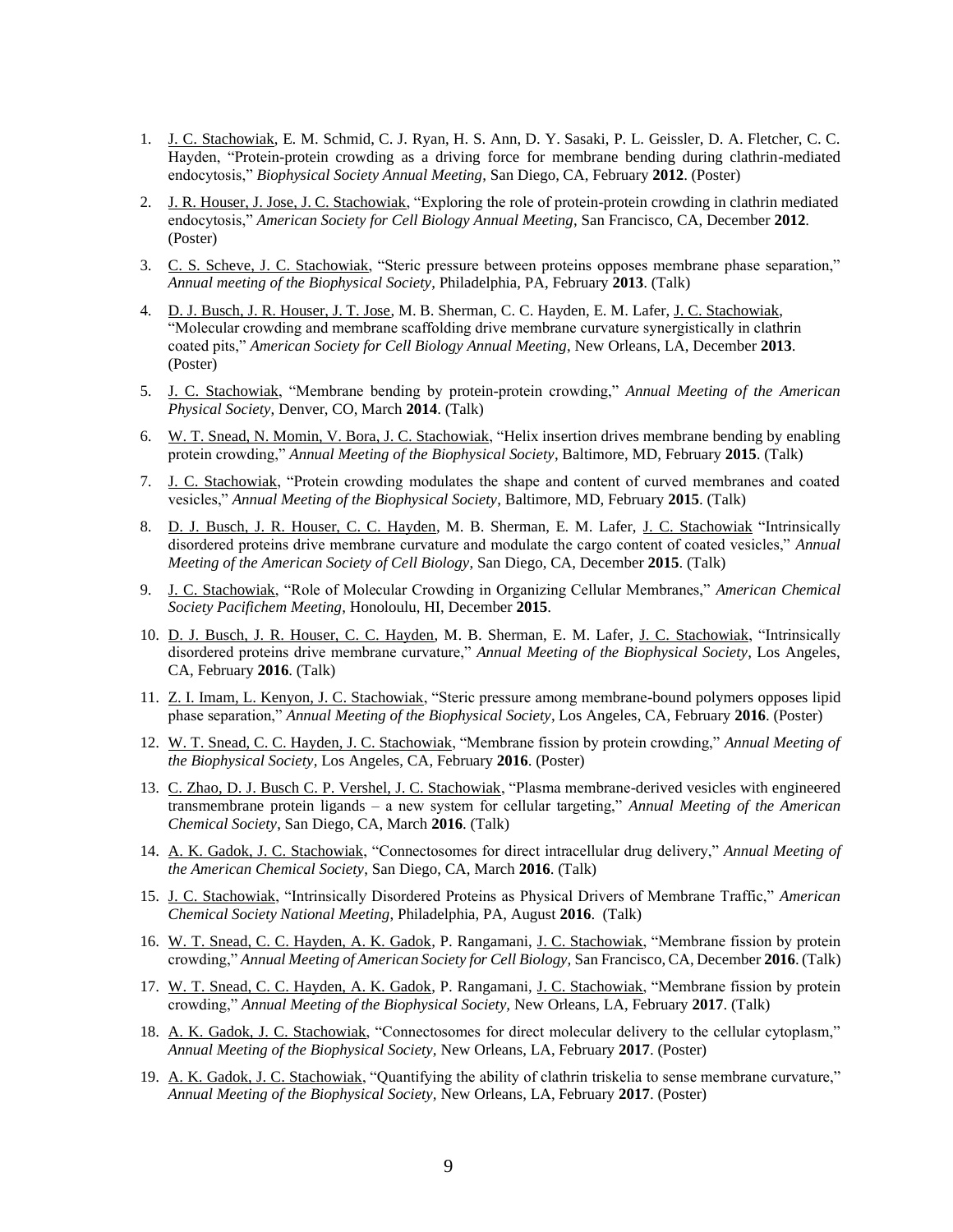- 20. C. Zhao, D. J. Busch, C. P. Vershel, H. A. Ali, N. C. Miroballi, J. C. Stachowiak, "Plasma membrane vesicles with engineered transmembrane protein ligands for high-affinity cell targeting," *Annual Meeting of the Biophysical Society,* New Orleans, LA, February **2017**. (Poster)
- 21. A. C. M. DeGroot, D. J. Busch, C. C. Hayden, J. C. Stachowiak, "Bulky ligands as entropic inhibitors of receptor uptake by endocytosis," *Annual Meeting of the Biophysical Society,* New Orleans, LA, February **2017**. (Poster)
- 22. Z. I. Imam, L. E. Kenyon, G. Ashby, F. Nagib, M. Mendicino, J. C. Stachowiak, "Lipid Phase Separation Enhances Fusion," *Annual Meeting of the American Chemical Society*, San Francisco, CA, April **2017**. (Talk)
- 23. J. C. Stachowiak, "Stochastic Molecular Mechanisms in Membrane Traffic," *American Chemical Society National Meeting*, San Francisco, CA, April **2017**. (Talk)
- 24. W. T. Snead, W.F. Zeno, G.K. Kago, E.M. Lafer, J. C. Stachowiak, "BAR scaffolds drive membrane fission by locally concentrating intrinsically disordered domains," *Annual Meeting of American Society for Cell Biology,* Philadelphia, PA, December **2017**. (Talk)
- 25. A. C. M. DeGroot, D. J. Busch, C. C. Hayden, S. A. Mihelic, A. T. Alpar, M. Behar, J. C. Stachowiak, "Biophysical control of receptor recycling using engineered ligands," *Annual Meeting of the Biophysical Society,* San Francisco, CA, February **2018**. (Poster)
- 26. C. Zhao, A. C. M. DeGroot, J. C. Stachowiak, "Low affinity receptors can enter endocytic pits by binding to high affinity receptors," *Annual Meeting of the Biophysical Society,* San Francisco, CA, February **2018**. (Poster)
- 27. G. Kago, J. Houser, W. T. Snead, W. F. Zeno, C. C. Hayden, E. M. Lafer, J. C. Stachowiak, "Eps15 forms membrane bound networks that promote localized assembly of the clathrin coat," *Annual Meeting of the Biophysical Society,* San Francisco, CA, February **2018**. (Poster)
- 28. J. C. Stachowiak, "Stochastic mechanisms in membrane traffic," *Annual Meeting of the Biophysical Society,*  San Francisco, CA, February **2018**. (Talk)
- 29. A. Trementozzi, A. C. M. DeGroot, J. C. Stachowiak, "Biophysical control of receptor recycling using engineered ligands," *Annual Meeting of the American Chemical Society,* Boston, MA, July **2018**. (Talk)
- 30. W. Zeno, U. Paul, W. T. Snead, A.C.M. DeGroot, L. Wang, E.M. Lafer, D. Thirumalai, J.C. Stachowiak, "Intrinsically disordered proteins sense membrane curvature," *Annual Meeting of the Biophysical Society*, Baltimore, MD, February **2019**. (Talk)
- 31. A.C.M. DeGroot, S. Gollapudi, C. Zhao, C.C. Hayden, J.C. Stachowiak, "Receptors utilize coated vesicle heterogeneity to evade competition during endocytosis," *Annual Meeting of the Biophysical Society*, San Diego, CA, February **2020**. (Poster)
- 32. W.F. Zeno, W.T. Snead, L. Wang, A.S. Thatte, J.B. Hochfelder, E.M. Lafer, "The role of disordered proteins in membrane curvature sensing during endocytosis," *Annual Meeting of the Biophysical Society*, San Diego, CA, February **2020**. (Poster)
- 33. K.D. Graham, W.T. Snead, L. Wang, E.M. Lafer, J.C. Stachowiak, "Assembly of I-BAR containing protein IRSp53 enhances membrane bending," *Annual Meeting of the Biophysical Society*, San Diego, CA, February **2020**. (Poster)

### Refereed Conference Proceedings Prior to Joining UT Austin

- 1. M. Yue, J. C. Stachowiak, A. Chakraborty, A. Majumdar, "Nanomechanical sensor array for detection of biomolecular bindings," *ASME Integrated Nanosystems Conference*, Pasadena, CA, September, **2004**. (Talk)
- 2. J.C. Stachowiak, E.E. Fischer, P. Caton, et. al., "Automated sample preparation system for rapid biological threat detection," *ASME Annual Meeting,* Orlando, FL, November, **2005**. (Talk)
- 3. D. L. Richmond, E. M. Schmid, S. Martens, J. C. Stachowiak, N. Liska, D. A. Fletcher, "Engineering vesicle membranes for cellular reconstitutions," *Biophysical Society Annual Meeting*, San Francisco, CA, February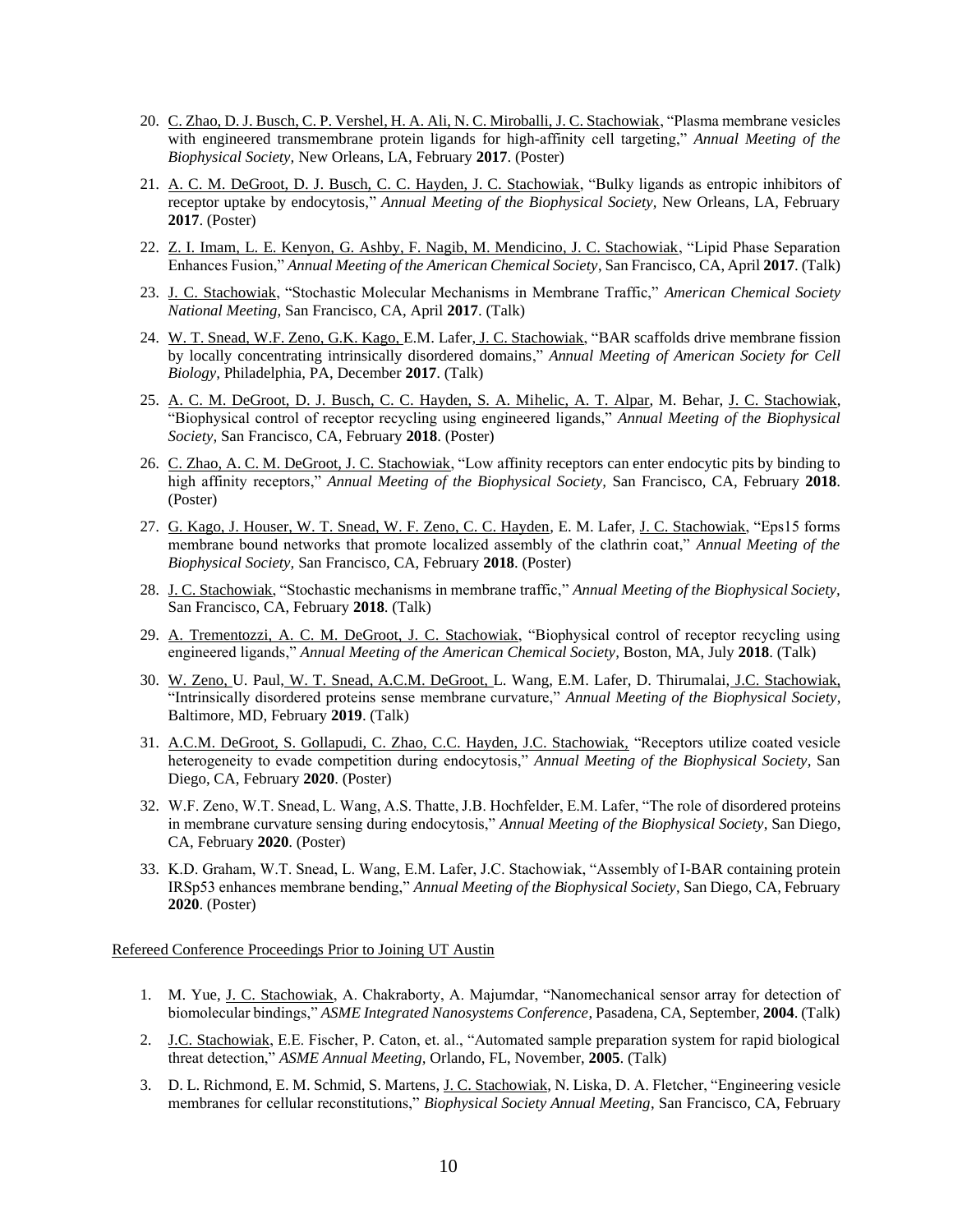**2010**. (Talk)

- 4. J. C. Stachowiak, C. C. Hayden, D. Y. Sasaki, "Steric confinement of proteins in lipid domains can drive membrane curvature and tubulation," *Biophysical Society Annual Meeting*, San Francisco, CA, February **2010**. (Talk)
- 5. D. Y. Sasaki, H. Liu, A. Carroll-Portillo, G. D. Bachand, C. C. Hayden, J. C. Stachowiak, "Formation of lipid nanotubular networks via surface affinity and pulling of giant vesicles with gliding microtubules," *American Chemical Society National Meeting*, San Francisco, CA, March **2010**. (Talk)
- 6. J. C. Stachowiak, C. C. Hayden, D. Y. Sasaki, "Formation of lipid membrane domains and tubules using reversible metal and protein affinity," *American Chemical Society National Meeting*, San Francisco, CA, March **2010**. (Talk)
- 7. D. Y. Sasaki, H. Liu, A. Carroll-Portillo, G. D. Bachand, C. C. Hayden, J. C. Stachowiak, "Inverted microtubule-kinesin activity in the formation of lipid nanotubular structures," *American Chemical Society Pacifichem Meeting*, Honoloulu, HI, December **2010**. (Talk)
- 8. C. C. Hayden, J. C. Stachowiak, J. S. Hwang, E. A. Abate, M. S. Kent; D. Y. Sasaki, "Directed formation of lipid micro-domains functioning as high affinity His-tagged protein binding sites," *American Chemical Society Pacifichem Meeting*, Honolulu, HI, December **2010**. (Talk)
- 9. J. Stachowiak, E. M. Schmid, M. B. Sherman, D. A. Fletcher, C. C. Hayden, D. Y. Sasaki, "Confinement of protein binding to lipid domains as a tool for directed assembly of 3-D architectures," *American Chemical Society Pacifichem Meeting*, Honolulu, HI, December **2010**. (Talk)
- 10. F. J. Zendejas, R. Meagher, J. C. Stachowiak, C. C. Hayden, J. Wang, D. Y. Sasaki, "Orientation of lipid domains in giant vesicles by electric field," *American Chemical Society National Meeting*, Anaheim, CA, March **2011**. (Talk)
- 11. E. M. Schmid, D. L. Richmond, J. C. Stachowiak, D. A. Fletcher, "Bending membranes with proteins: Lessons from cellular reconstitution," *American Chemical Society National Meeting*, Anaheim, CA, March **2011**. (Talk)
- 12. J. C. Stachowiak, C. C. Hayden, M. A. A. Sanchez, J. Wang, D. Y. Sasaki, "Selective protein affinity and structure transformation of domains in lipid membranes," *American Chemical Society National Meeting*, Anaheim, CA, March **2011**. (Talk)
- C. Conference Presentations not archived as proceedings

Conference Presentations not archived as proceedings at UT Austin *Underline indicates Stachowiak Lab members*

- 1. J. C. Stachowiak, "Biomechanics of membrane bending," *Southwestern Biomedical Engineering Conference*, Houston, TX, May 2012. (Talk)
- 2. A. K. Gadok, J. C. Stachowiak, "Incorporating intercellular junction proteins in membrane vesicles to enable biochemical communication with cells," *Annual Meeting of the Biomedical Engineering Society*, Seattle, WA, September 2013. (Poster)
- 3. J. C. Stachowiak, "Intrinsically disordered adaptor proteins drive membrane bending through molecular crowding," *Gordon Research Conference on Lysosomes and Endocytosis*, Andover, NH, June 2014. (Poster)
- 4. D. J. Busch, J. R. Houser, C. C. Hayden, M. B. Sherman, E. M. Lafer, J. C. Stachowiak, "Molecular crowding by intrinsically disordered proteins drives membrane bending," *Gordon Research Conference on Lysosomes and Endocytosis*, Andover, NH, June 2014. (Talk)
- 5. J. C. Stachowiak, "Lipid rafts and membrane proteins collaborate to organize and shape biological membranes" *Annual Meeting of the Biophysical Society of Japan*, Sapporo, Japan, September 2014. (Talk)
- 6. W. T. Snead, N. Momin, V. Bora, J. C. Stachowiak, "Helix insertion drives membrane bending by enabling protein crowding," *Annual Meeting of the Biomedical Engineering Society*, San Antonio, TX, October 2014.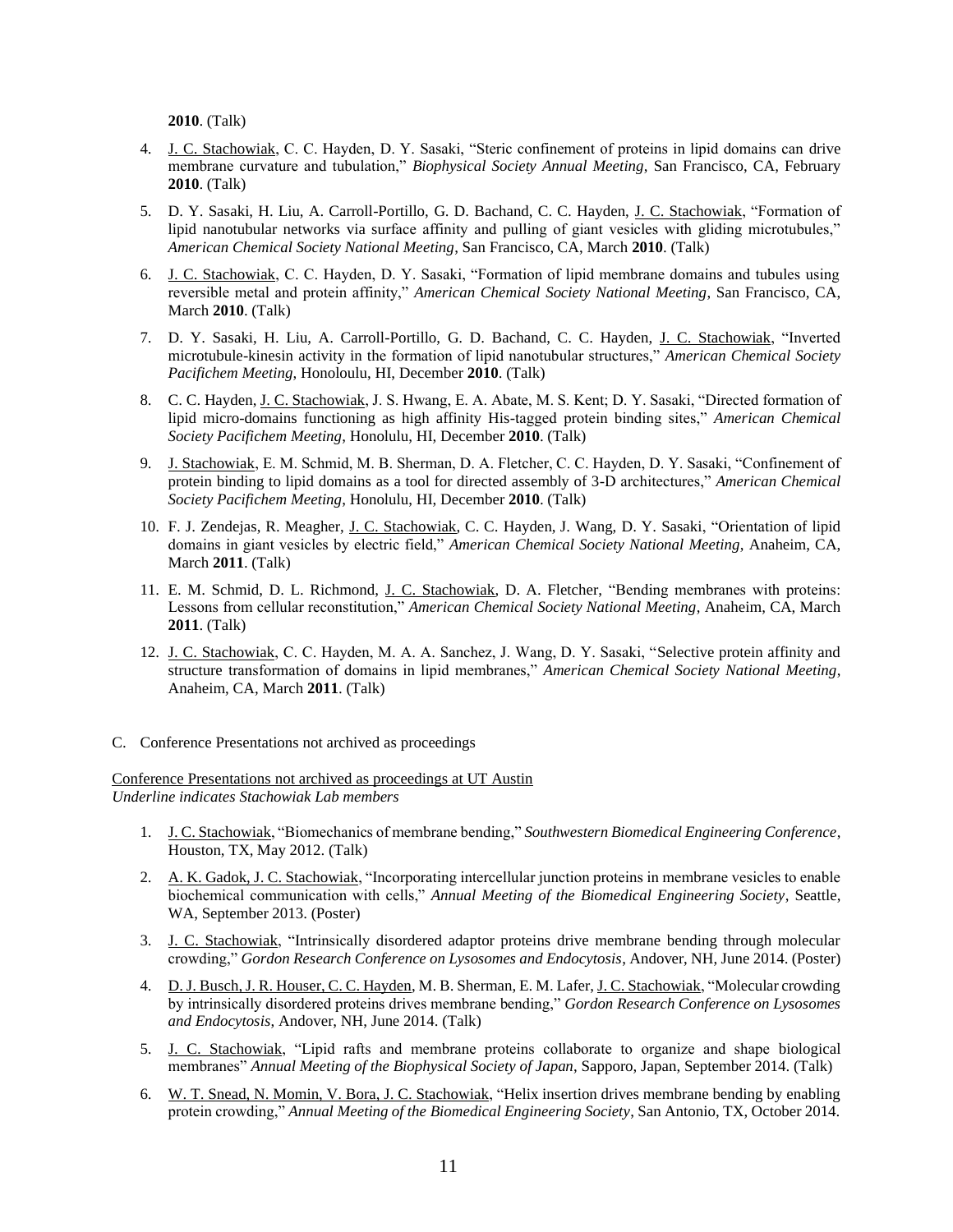(Talk)

- 7. A. K. Gadok, J. C. Stachowiak, "Gap junction liposomes for direct therapeutic delivery to the cellular cytoplasm," *Annual Meeting of the Biomedical Engineering Society*, San Antonio, TX, October 2014. (Talk)
- 8. D. J. Busch, J. R. Houser, S. Jafri, J. Jose, J. C. Stachowiak, "Intrinsically Disordered Proteins Drive Membrane Curvature of Clathrin Coated Vesicles," *Annual Meeting of the Biomedical Engineering Society*, San Antonio, TX, October 2014. (Poster)
- 9. A. K. Gadok, J. C. Stachowiak, "Gap junction liposomes for direct therapeutic delivery to the cellular cytoplasm," *Annual Meeting of the Society for Biomaterials*, Charlotte, NC, April 2015. (Poster)
- 10. J. C. Stachowiak, "Stochastic Mechanisms in Membrane Traffic," *Gordon Research Conference on Active, Adaptive, and Responsive Biointerfaces*, Les Diableretes, Switzerland, June **2016**.
- 11. J. C. Stachowiak, *Invited Seminar*, Steenbock Symposium on Protein in the Secretory Pathway, University of Wisconsin, Madison, June **2017**.
- 12. J. C. Stachowiak, *Invited Seminar*, Telluride Workshop on Intrinsically Disordered Proteins, July **2017**.
- 13. J. C. Stachowiak, *Invited Speaker*, Gordon Research Conference on "Lysosomes and Endocytosis", Proctor Academy, Andover, NH, June **2018**.
- 14. J. C. Stachowiak, *Invited Speaker*, Gordon Research Conference on "Intrinsically Disordered Proteins", Les Diableretes, Switzerland, July **2018**.
- 15. J. C. Stachowiak, *Invited Speaker,* American Society for Cell Biology Annual Meeting, Special Interest Subgroup meeting on "Bottom-Up Cell Biology", San Diego, CA, December, **2018**.
- 16. C. Zhao, A. DeGroot, H. Ali, M. LaMonica, C.C. Hayden, J.C. Stachowiak, "Receptor heterodimerization modulates endocytic uptake through both collaborative and competitive mechanisms," *American Chemical Society Annual Meeting*, Orlando, FL, March **2019**
- 17. A.C.M. DeGroot, C. Zhao, C.C. Hayden, S. Mihelic, M. LaMonica, J.C. Stachowiak, "Molecular thermodynamics of receptor competition for uptake by endocytosis," *American Chemical Society Annual Meeting*, Orlando, FL, March **2019**
- 18. K.J. Day, G.K. Kago, J.B. Richter, C.C. Hayden, E.M. Lafer, J.C. Stachowiak, "Protein droplets catalyze assembly of endocytic vesicles," *Annual meeting of the American Society for Cell Biology*, San Deigo, CA, December **2019**.
- 19. G. Kago, F. Yuan, W.F. Zeno, J.C. Stachowiak,"Protein phase separation as a membrane curvature sensing switch," *Annual meeting of the American Society for Cell Biology*, San Deigo, CA, December **2019**.

#### Conference Presentations not archived as proceedings- Prior to joining UT Austin

- 20. J. C. Stachowiak, T. H. Li, J. Rasooly, W. A. Lam, D. A. Fletcher, "Development of a piezoelectric microjet injector for transdermal drug delivery," *MicroTAS Annual Meeting.* Tokyo, Japan, November 2006. (Poster)
- 21. J. C. Stachowiak, T. H. Li, D. L. Richmond, A.P. Liu, S. H. Parekh, D. A. Fletcher, "Encapsulation of solutes in giant lipid vesicles by microfluidic jetting," *Biomedical Engineering Society Annual Meeting*, Los Angeles, CA, October 2007. (Poster)
- 22. J. C. Stachowiak, T. H. Li, D. L. Richmond, A.P. Liu, S. H. Parekh, D. A. Fletcher, "High reynolds number microfluidics for drug delivery," *MicroTAS Annual Meeting*, Paris, France, October 2007. (Poster)
- 23. J. C. Stachowiak, T. H. Li, D. L. Richmond, D. A. Fletcher, "Microfluidic assembly of cell-like systems in giant unilamellar lipid vesicles," *MicroTAS Annual Meeting*, San Diego, CA, October 2008. (Poster)
- 24. J. C. Stachowiak, C. C. Hayden, D. Y. Sasaki, "Recognition-driven actuation of lipid domains, nano-tubules, and self-assembled networks," *Materials Research Society National Meeting*, April 2010. (Talk)
- 25. J. C. Stachowiak, E. M. Schmid, C. J. Ryan, H. S. Ann, D. Y. Sasaki, P. L. Geissler, D. A. Fletcher, C. C. Hayden, "Epsin1 bends membranes by molecular crowding," *Gordon Research Conference on Molecular*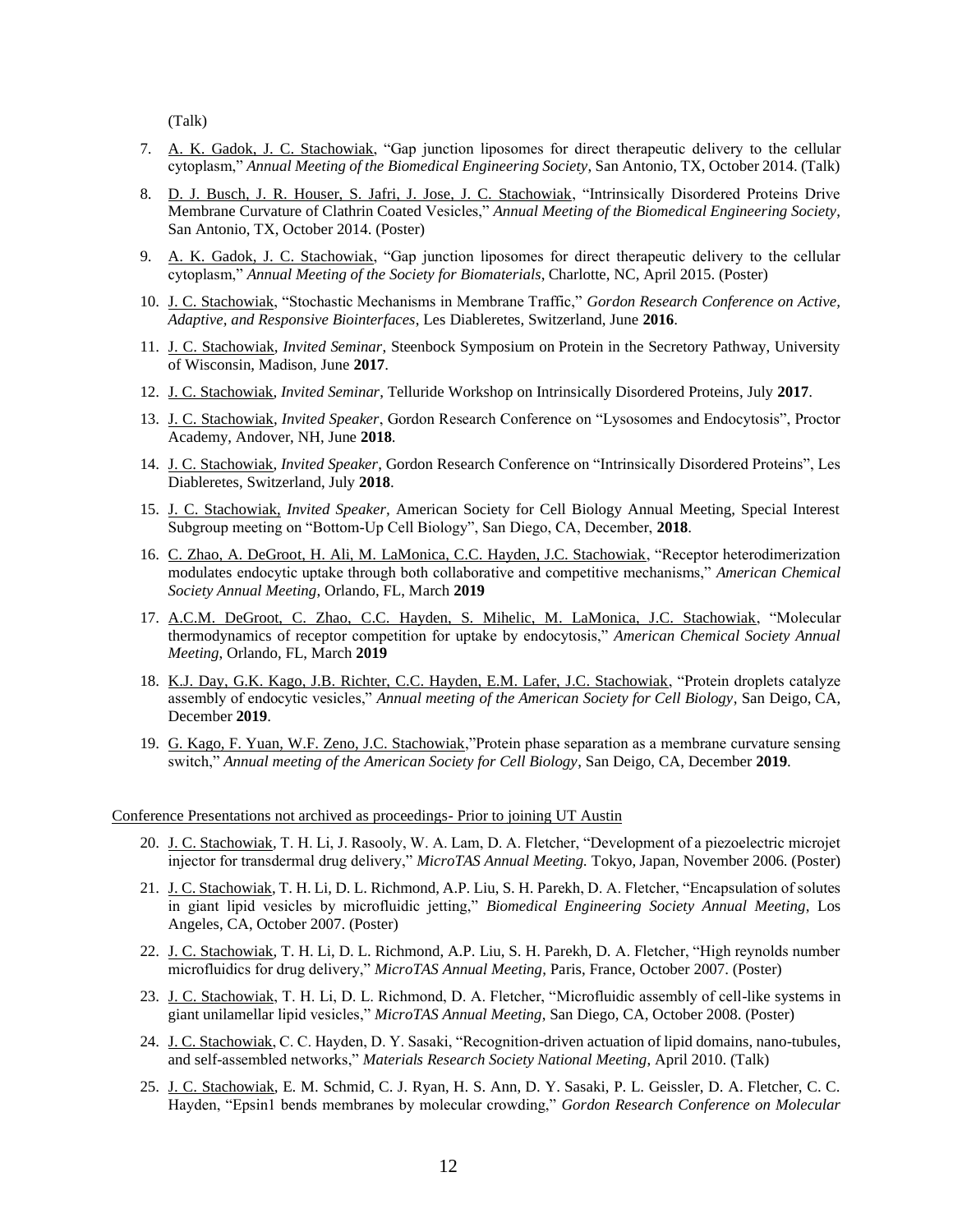*Membrane Biology*, Andover, NH, July 2011. (Talk)

### **ORAL PRESENTATIONS:**

\*Travel expenses paid by inviting organization

Oral Presentations since joining UT Austin

- 1. J. C. Stachowiak, "Biomechanics of membrane bending," *Southwestern Biomedical Engineering Conference*, Houston, TX, May **2012**.
- 2. C. S. Scheve, J. C. Stachowiak, "Steric pressure between proteins opposes membrane phase separation," *Annual meeting of the Biophysical Society*, Philadelphia, PA, February **2013**.
- 3. J. C. Stachowiak, *Invited Departmental Seminar*, **University of Texas at Austin**, Department of Physics, Center for Nonlinear Dynamics, Seminar Series, Spring **2012**.
- 4. \*J. C. Stachowiak, *Invited Departmental Seminar*, **University of Texas Health Sciences Center**, San Antonio, Department of Biochemistry, Seminar Series, Spring **2012**.
- 5. J. C. Stachowiak, *Invited Departmental Seminar*, **University of Texas at Austin**, Institute for Cellular and Molecular Biology, Seminar Series, Fall **2012.**
- 6. J. C. Stachowiak, *Invited Seminar*, **University of Texas at Austin**, Center for Systems and Synthetic Biology, Seminar Series, Fall **2013**.
- 7. D. J. Busch, J. R. Houser, C. C. Hayden, M. B. Sherman, E. M. Lafer, J. C. Stachowiak, "Molecular crowding by intrinsically disordered proteins drives membrane bending," *Gordon Research Conference on Lysosomes and Endocytosis*, Andover, NH, June **2014**.
- 8. J. C. Stachowiak, "Membrane bending by protein-protein crowding," *Annual Meeting of the American Physical Society*, Denver, CO, March **2014**.
- 9. \*J. C. Stachowiak, *Invited Departmental Seminar*, **University of Southern Illinois**, Departments of Chemistry and Biochemistry, Seminar Series, Spring **2014**.
- 10. \*J. C. Stachowiak, *Invited Departmental Seminar*, **Duke University**, Departments of Cell Biology and Molecular, Genetics and Microbiology, Seminar Series, Spring **2014**.
- 11. \*J. C. Stachowiak, "Lipid rafts and membrane proteins collaborate to organize and shape biological membranes" *Annual Meeting of the Biophysical Society of Japan*, Sapporo, Japan, September **2014**.
- 12. W. T. Snead, N. Momin, V. Bora, J. C. Stachowiak, "Helix insertion drives membrane bending by enabling protein crowding," *Annual Meeting of the Biomedical Engineering Society*, San Antonio, TX, October **2014**.
- 13. A. K. Gadok, J. C. Stachowiak, "Gap junction liposomes for direct therapeutic delivery to the cellular cytoplasm," *Annual Meeting of the Biomedical Engineering Society*, San Antonio, TX, October **2014**.
- 14. W. T. Snead, N. Momin, V. Bora, <u>J. C. Stachowiak</u>, "Helix insertion drives membrane bending by enabling protein crowding," *Annual Meeting of the Biophysical Society*, Baltimore, MD, February **2015**.
- 15. \*J. C. Stachowiak, "Protein crowding modulates the shape and content of curved membranes and coated vesicles," *Annual Meeting of the Biophysical Society*, Baltimore, MD, February **2015**.
- 16. A. K. Gadok, J. C. Stachowiak, "Gap junction liposomes for direct therapeutic delivery to the cellular cytoplasm," *Annual Meeting of the Society for Biomaterials*, Charlotte, NC, April **2015**.
- 17. \*J. C. Stachowiak, *Invited Departmental Seminar*, **University of Washington**, Department of Chemistry, Seminar Series, Spring **2015**.
- 18. D. J. Busch, J. R. Houser, C. C. Hayden, M. B. Sherman, E. M. Lafer, J. C. Stachowiak "Intrinsically disordered proteins drive membrane curvature and modulate the cargo content of coated vesicles," *Annual Meeting of the American Society of Cell Biology*, San Diego, CA, December **2015**.
- 19. \*J. C. Stachowiak, "Role of Molecular Crowding in Organizing Cellular Membranes," *American Chemical*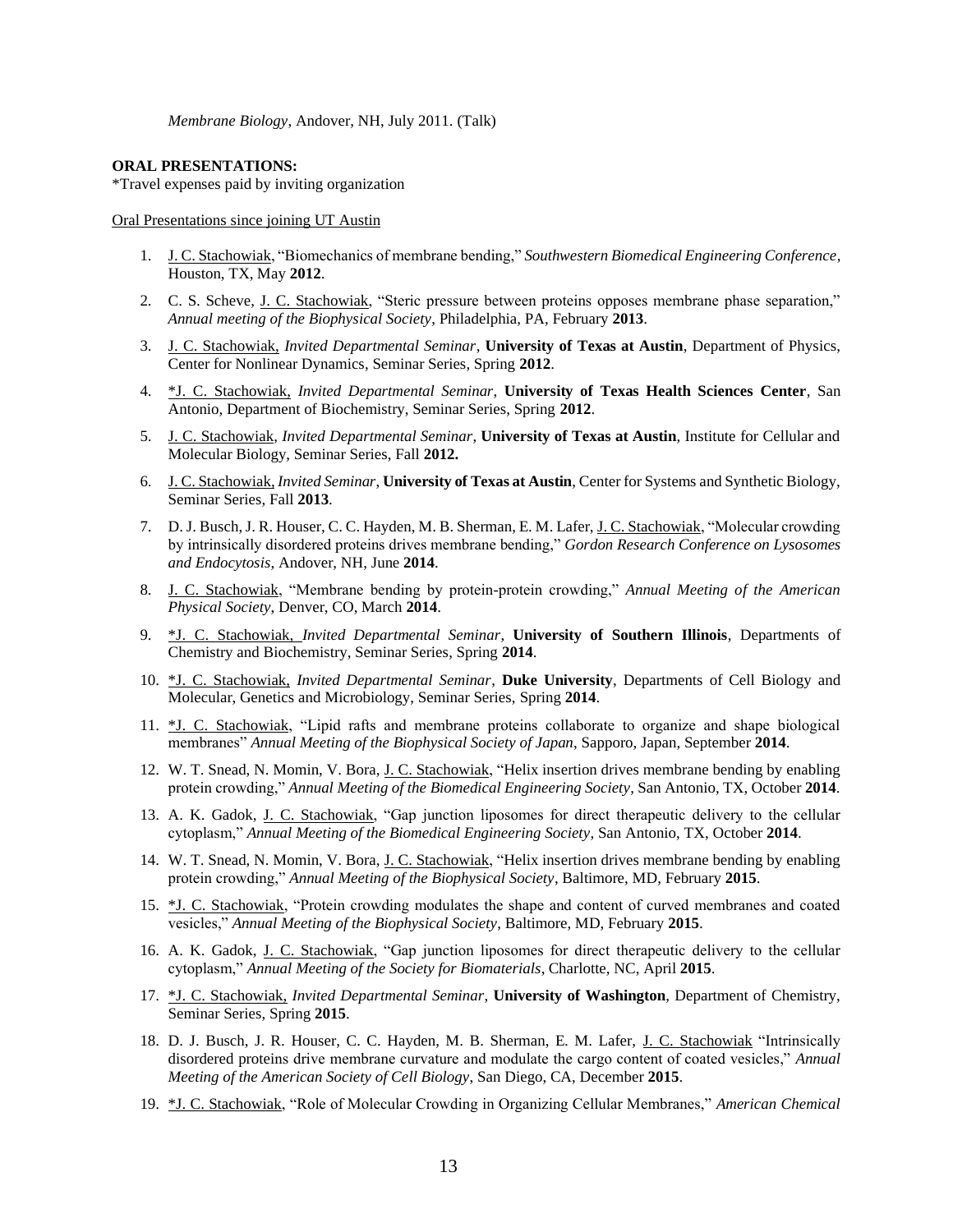*Society Pacifichem Meeting*, Honoloulu, HI, December **2015**.

- 20. D. J. Busch, J. R. Houser, C. C. Hayden, M. B. Sherman, E. M. Lafer, J. C. Stachowiak, "Intrinsically disordered proteins drive membrane curvature," *Annual Meeting of the Biophysical Society*, Los Angeles, CA, February **2016**.
- 21. C. Zhao, D. J. Busch C. P. Vershel, J. C. Stachowiak, "Plasma membrane-derived vesicles with engineered transmembrane protein ligands – a new system for cellular targeting," *Annual Meeting of the American Chemical Society*, San Diego, CA, March **2016**.
- 22. A. K. Gadok, J. C. Stachowiak, "Connectosomes for direct intracellular drug delivery," *Annual Meeting of the American Chemical Society*, San Diego, CA, March **2016**.
- 23. \*J. C. Stachowiak, *Invited Departmental Seminar*, **University of California, San Diego**, Department of Mechanical Engineering, Seminar Series, Spring **2016**.
- 24. J. C. Stachowiak, "Intrinsically Disordered Proteins as Physical Drivers of Membrane Traffic," *American Chemical Society National Meeting*, Philadelphia, PA, August **2016**.
- 25. \*J. C. Stachowiak, "Stochastic Mechanisms in Membrane Traffic," *Gordon Research Conference on Active, Adaptive, and Responsive Biointerfaces*, Les Diableretes, Switzerland, June **2016**.
- 26. \*J. C. Stachowiak, *Invited Seminar***, Max Planck Institute of Biophysics, Frankfurt Germany**, August **2016**.
- 27. \*J. C. Stachowiak, *Invited Departmental Seminar*, **University of Michigan**, Department of Biophysics, October 7, **2016**.
- 28. \*J. C. Stachowiak, *Invited Departmental Seminar*, **University of Washington in St. Louis**, Department of Bioengineering, October 13, **2016**.
- 29. \*J. C. Stachowiak, *Invited Departmental Seminar*, **University of Maryland**, Department of Bioengineering, December 5, **2016**.
- 30. W. T. Snead, C. C. Hayden, A. K. Gadok, P. Rangamani, J. C. Stachowiak, "Membrane fission by protein crowding," *Annual Meeting of American Society for Cell Biology,* San Francisco, CA, December **2016**.
- 31. W. T. Snead, C. C. Hayden, A. K. Gadok, P. Rangamani, J. C. Stachowiak, "Membrane fission by protein crowding," *Annual Meeting of the Biophysical Society,* New Orleans, LA, February **2017**.
- 32. \*J. C. Stachowiak, *Invited Departmental Seminar*, **University of Texas Health Sciences Center**, San Antonio, Department of Biochemistry, Seminar Series, Spring **2017**.
- 33. J. C. Stachowiak, "Stochastic Molecular Mechanisms in Membrane Traffic," *American Chemical Society National Meeting*, San Francisco, CA, April **2017**.
- 34. Z. I. Imam, L. E. Kenyon, G. Ashby, F. Nagib, M. Mendicino, J. C. Stachowiak, "Lipid Phase Separation Enhances Fusion," *Annual Meeting of the American Chemical Society*, San Francisco, CA, April **2017**.
- 35. \*J. C. Stachowiak, *Invited Seminar*, Steenbock Symposium on Protein in the Secretory Pathway, University of Wisconsin, Madison, June **2017**.
- 36. \*J. C. Stachowiak, *Invited Seminar*, Telluride Workshop on Intrinsically Disordered Proteins, July **2017**.
- 37. \*J. C. Stachowiak, *Invited Departmental Seminar*, **Lehigh University**, Department of Chemistry, Seminar Series, Fall **2017**.
- 38. \*J. C. Stachowiak, *Invited Departmental Seminar*, **Johns Hopkins University**, Department of Biophysics, Seminar Series, Fall **2017**.
- 39. \*J. C. Stachowiak, *Annual Student Selected Speaker in the Structural and Quantitative Biology Seminar Series*, **University of California, Berkeley**, Fall **2017**.
- 40. \*J. C. Stachowiak, *Invited Departmental Seminar*, **University of Texas Health Science Center at Houston**, Department of Physiology, Seminar Series, Spring **2018**.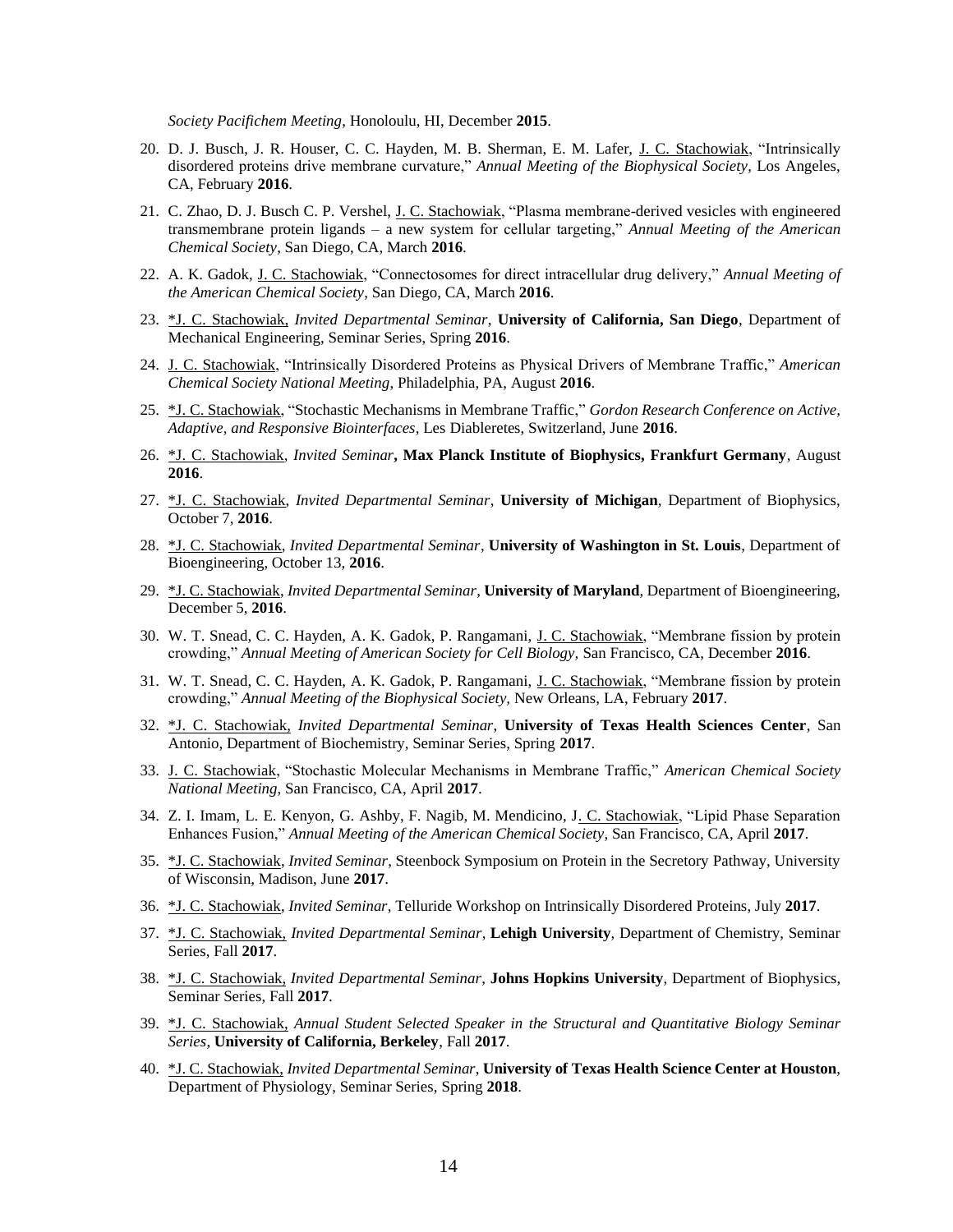- 41. \*J. C. Stachowiak, *Invited Speaker*, Symposium on Membrane Curvature, Annual Meeting of the Biophysical Society, San Francisco, CA, February **2018**.
- 42. \*J. C. Stachowiak, *Invited Speaker*, Gordon Research Conference on "Lysosomes and Endocytosis", Proctor Academy, Andover, NH, June **2018**.
- 43. \*J. C. Stachowiak, *Invited Speaker*, Gordon Research Conference on "Intrinsically Disordered Proteins", Les Diableretes, Switzerland, July **2018**.
- 44. \*J. C. Stachowiak, *Invited Departmental Seminar*, **University of Pennsylvania**, Department of Chemistry, Seminar Series, Fall **2018**.
- 45. \*J. C. Stachowiak, *Invited Departmental Seminar*, **University of Wisconsin, Madison**, Department of Chemistry, Physical Chemistry Seminar Series, Fall **2018**.
- 46. \*J. C. Stachowiak, *Invited Departmental Seminar*, **University of Washington**, Department of Biochemistry, Seminar Series, Fall **2018**.
- 47. \*J. C. Stachowiak, *Invited Departmental Seminar*, **Weill Cornell Medical School**, Seminar Series, Fall **2018**.
- 48. \*J. C. Stachowiak, *Invited Speaker,* American Society for Cell Biology Annual Meeting, Special Interest Subgroup meeting on "Bottom-Up Cell Biology", San Diego, CA, December, **2018**.
- 49. \*J. C. Stachowiak, *Invited Departmental Seminar*, **National Institutes of Health Intramural Program**, Department of Biophysics, Seminar Series, Spring **2019**.
- 50. \*J. C. Stachowiak, *Invited Departmental Seminar*, **UT Southwestern Medical Center**, Department of Biophysics, Seminar Series, Spring **2019**.
- 51. \*J. C. Stachowiak, *Invited Speaker*, Biophysical Society Meeting on "Quantitative aspects of membrane fusion and fission", Padova, Italy, May **2019**.
- 52. \*J. C. Stachowiak, *Invited Plenary Speaker*, University of Utah "What's the big idea?" symposium, Salt Lake City, Utah, May **2019**.
- 53. \*J. C. Stachowiak, *Invited Departmental Seminar*, Wayne State University Medical School, Center for Molecular Medicine and Genetics, Seminar Series, Summer **2019**.
- 54. \*J. C. Stachowiak, *Invited Speaker*, Protein Society Annual Meeting, Seattle, WA, July **2019**.
- 55. \*J. C. Stachowiak, *Invited Speaker*, European Molecular Biology Organization (EMBO) Meeting on "The physics and chemistry of endocytosis on multiple scales", Ischia Island, Italy, September **2019**.
- 56. \*J. C. Stachowiak, *Invited Departmental Seminar*, **Case Western Reserve University Medical School**, Department of Biochemistry, Seminar Series, Fall **2019**.
- 57. \*J. C. Stachowiak, *Keynote Speaker*, **National Science Foundation Conference for CAREER Awardees**, BIO/MCB Program, October **2019**.
- 58. \*J. C. Stachowiak, *Invited Speaker*, Max Planck Society, "Membrane Days", Berlin, Germany, December **2019**.
- 59. \*J. C. Stachowiak, *Invited Departmental Seminar*, **Gladstone Institute**, Seminar Series, January **2019**.
- 60. \*J. C. Stachowiak, *Invited Departmental Seminar*, University of Chicago, Department of Biophysics, Seminar Series, Spring **2020**.
- 61. \*J. C. Stachowiak, *Invited Departmental Seminar*, University of Washington in St. Louis, Medical School, Department of Neuroscience, Seminar Series, Fall **2020 (virtual)**.
- 62. \*J. C. Stachowiak, *Invited Departmental Seminar*, University of Toronto, Department of Chemistry, Seminar Series, Fall **2020 (virtual)**.
- 63. \*J. C. Stachowiak, *Invited Departmental Seminar*, Dartmouth University, Department of Molecular and Cell Biology, Seminar Series, Spring **2021 (virtual)**.
- 64. \*J. C. Stachowiak, *Invited Speaker, "100 Years of Biophysics" Symposium*, Max Planck Institute for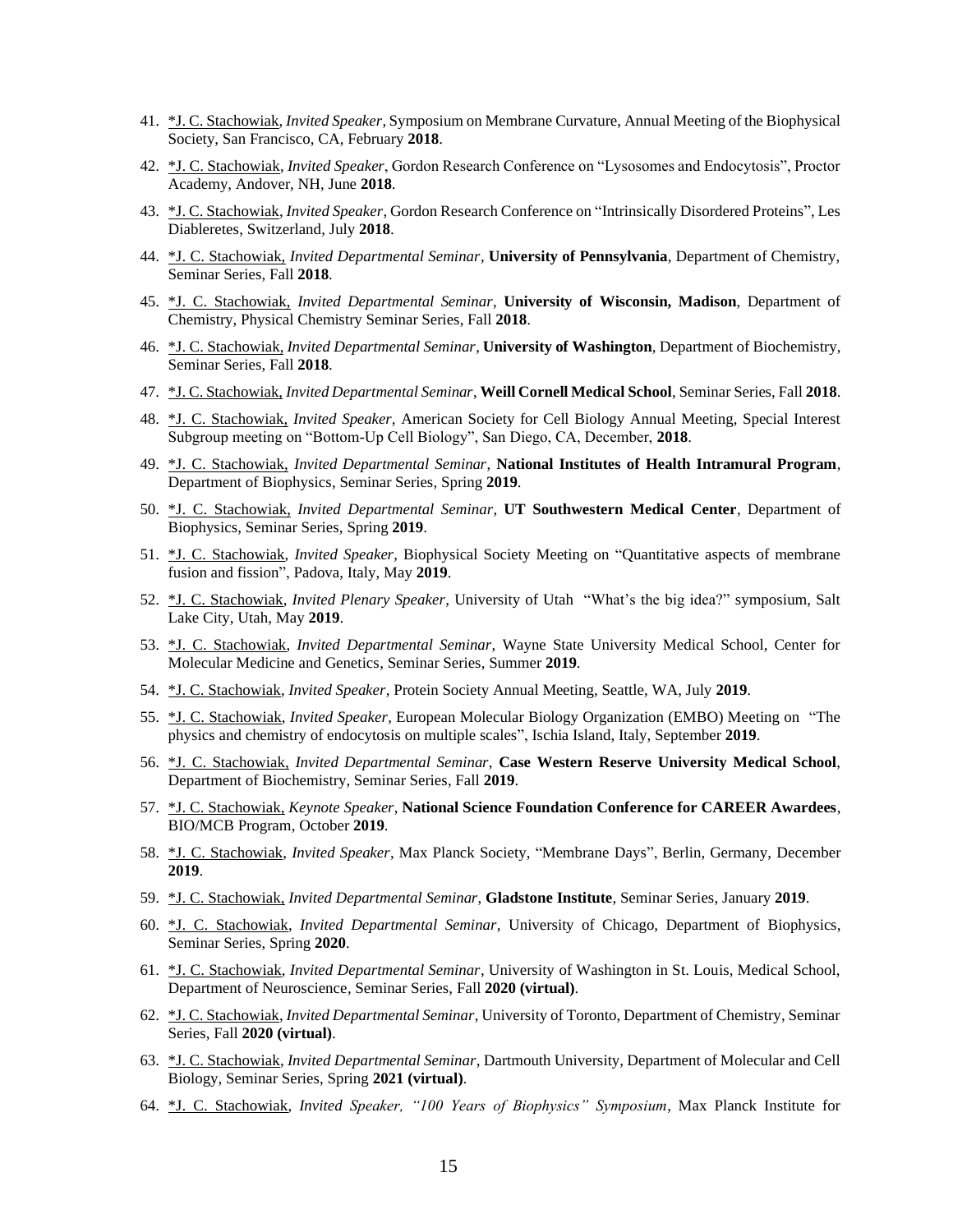Biophysics, Frankfurt, Spring **2021 (virtual)**.

Oral Presentations prior to joining UT Austin

- 1. M. Yue, J. C. Stachowiak, A. Chakraborty, A. Majumdar, "Nanomechanical sensor array for detection of biomolecular bindings," *ASME Integrated Nanosystems Conference*, Pasadena, CA, September, **2004**.
- 2. J.C. Stachowiak, E.E. Fischer, P. Caton, et. al., "Automated sample preparation system for rapid biological threat detection," *ASME Annual Meeting,* Orlando, FL, November, **2005**. (Talk)
- 3. J. C. Stachowiak, J. Rasooly, D. A. Fletcher, "Design of a piezoelectric microjet for needleless drug delivery," *ASME Summer Bioengineering Conference*, Amelia Island, FL, June **2006**. (Talk)
- 4. J. C. Stachowiak, *Invited Seminar Series,* University of California, Berkeley Sensor and Actuator Center, Seminar Series, Spring, **2006**.
- 5. J. C. Stachowiak, *Research Seminar,* University of California, San Francisco, NIH Nano Medicine Center Symposium, PI: Wendell Lim, Fall, **2007**.
- 6. J. C. Stachowiak, *Research Seminar,* SRI International, Menlo Park, CA, Spring, **2008**.
- 7. J. C. Stachowiak, *Research Seminar,* Palo Alto Research Center, Palo Alto, CA, Spring, **2008**.
- 8. J. C. Stachowiak, *Invited Research Seminar,* Stanford University, Professor Nicholas Melosh's and Steven Boxer's Laboratories, Spring, **2008**.
- 9. J. C. Stachowiak*,* Sandia National Laboratories Bioscience External Advisory Panel Symposium, Fall, **2009**.
- 10. J. C. Stachowiak, Research Presentation for Albert Romig, Chief Operations Officer, Sandia National Laboratories, Fall, **2010**.
- 11. J. C. Stachowiak, Research Presentation for Dr. Eric Moore, Division Chief, Basic and Supporting Science Division, DTRA, **2010**
- 12. D. L. Richmond, E. M. Schmid, S. Martens, J. C. Stachowiak, N. Liska, D. A. Fletcher, "Engineering vesicle membranes for cellular reconstitutions," *Biophysical Society Annual Meeting*, San Francisco, CA, February **2010**.
- 13. J. C. Stachowiak, C. C. Hayden, D. Y. Sasaki, "Steric confinement of proteins in lipid domains can drive membrane curvature and tubulation," *Biophysical Society Annual Meeting*, San Francisco, CA, February **2010**.
- 14. D. Y. Sasaki, H. Liu, A. Carroll-Portillo, G. D. Bachand, C. C. Hayden, J. C. Stachowiak, "Formation of lipid nanotubular networks via surface affinity and pulling of giant vesicles with gliding microtubules," *American Chemical Society National Meeting*, San Francisco, CA, March **2010**.
- 15. J. C. Stachowiak, C. C. Hayden, D. Y. Sasaki, "Formation of lipid membrane domains and tubules using reversible metal and protein affinity," *American Chemical Society National Meeting*, San Francisco, CA, March **2010**.
- 16. J. C. Stachowiak, C. C. Hayden, D. Y. Sasaki, "Recognition-driven actuation of lipid domains, nano-tubules, and self-assembled networks," *Materials Research Society National Meeting*, April **2010**.
- 17. D. Y. Sasaki, H. Liu, A. Carroll-Portillo, G. D. Bachand, C. C. Hayden, J. C. Stachowiak, "Inverted microtubule-kinesin activity in the formation of lipid nanotubular structures," *American Chemical Society Pacifichem Meeting*, Honoloulu, HI, December **2010**.
- 18. C. C. Hayden, J. C. Stachowiak, J. S. Hwang, E. A. Abate, M. S. Kent; D. Y. Sasaki, "Directed formation of lipid micro-domains functioning as high affinity His-tagged protein binding sites," *American Chemical Society Pacifichem Meeting*, Honolulu, HI, December **2010**.
- 19. J. Stachowiak, E. M. Schmid, M. B. Sherman, D. A. Fletcher, C. C. Hayden, D. Y. Sasaki, "Confinement of protein binding to lipid domains as a tool for directed assembly of 3-D architectures," *American Chemical Society Pacifichem Meeting*, Honolulu, HI, December **2010**.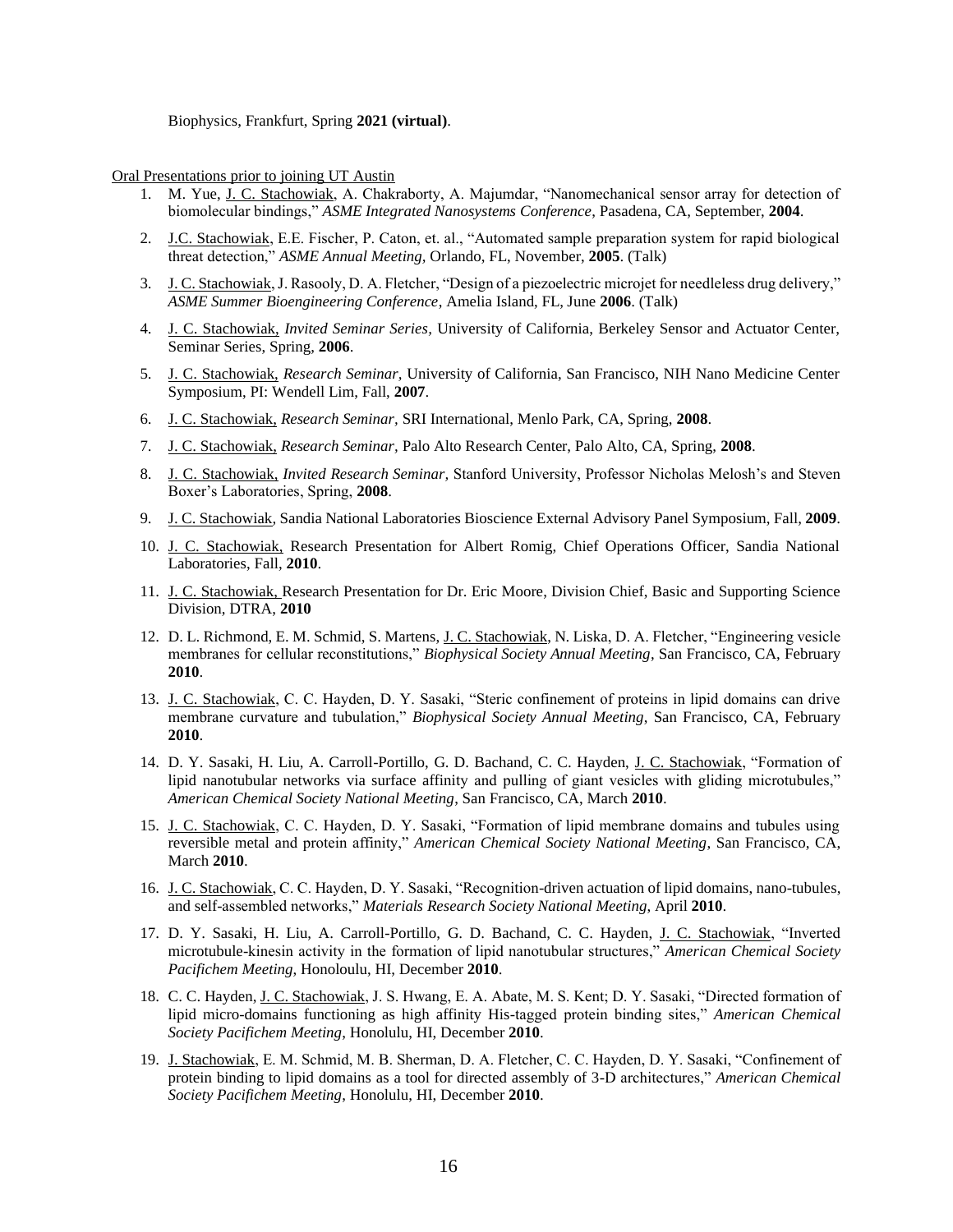- 20. J. C. Stachowiak*,* "Bio-based Future" workshop at UC Berkeley Synthetic Biology Institute, Spring **2011**.
- 21. F. J. Zendejas, R. Meagher, J. C. Stachowiak, C. C. Hayden, J. Wang, D. Y. Sasaki, "Orientation of lipid domains in giant vesicles by electric field," *American Chemical Society National Meeting*, Anaheim, CA, March **2011**.
- 22. E. M. Schmid, D. L. Richmond, J. C. Stachowiak, D. A. Fletcher, "Bending membranes with proteins: Lessons from cellular reconstitution," *American Chemical Society National Meeting*, Anaheim, CA, March **2011**.
- 23. J. C. Stachowiak, C. C. Hayden, M. A. A. Sanchez, J. Wang, D. Y. Sasaki, "**Selective protein affinity and structure** transformation of domains in lipid membranes," *American Chemical Society National Meeting*, Anaheim, CA, March **2011**.
- 24. J. C. Stachowiak, E. M. Schmid, C. J. Ryan, H. S. Ann, D. Y. Sasaki, P. L. Geissler, D. A. Fletcher, C. C. Hayden, "Epsin1 bends membranes by molecular crowding," *Gordon Research Conference on Molecular Membrane Biology*, Andover, NH, July **2011**. (Talk)
- 25. \*J. C. Stachowiak, *Invited Departmental Seminar,* **University of Texas at Austin**, Department of Biomedical Engineering, Seminar Series, Spring **2011**.
- 26. \*J. C. Stachowiak, *Invited Departmental Seminar,* **University of California, Berkeley**, Department of Bioengineering, Seminar Series, Fall **2011**.
- 27. \*J. C. Stachowiak, *Invited Departmental Seminar,* **University of Pennsylvania**, Department of Bioengineering, Seminar Series, Spring **2011**.
- 28. \*J. C. Stachowiak, *Invited Departmental Seminar,* **Lawrence Berkeley National Laboratory**, Physical Biosciences Division, Spring **2011**.
- 29. \*J. C. Stachowiak, *Invited Departmental Seminar,* **Georgia Institute of Technology**, Department of Mechanical Engineering, Seminar Series, Spring **2011**.
- 30. \*J. C. Stachowiak, *Invited Departmental Seminar,* **Boston University**, Department of Bioengineering, Seminar Series, Spring 2011.
- 31. \*J. C. Stachowiak, *Invited Departmental Seminar,* **University of Illinois Urbana-Champaign**, Department of Mechanical Engineering, Seminar Series, Spring **2011.**
- 32. \*J. C. Stachowiak, *Invited Departmental Seminar,* **Tufts University**, Department of Chemical and Biological Engineering, Seminar Series, Spring **2011**.
- 33. \*J. C. Stachowiak, *Invited Departmental Seminar,* **University of Maryland**, Departments of Bioengineering and Chemical Engineering, Seminar Series, Spring **2011**.
- 34. \*J. C. Stachowiak, *Invited Departmental Seminar,* **Institute for Bioscience and Biotechnology** at the University of Maryland, Seminar Series, Spring **2011.**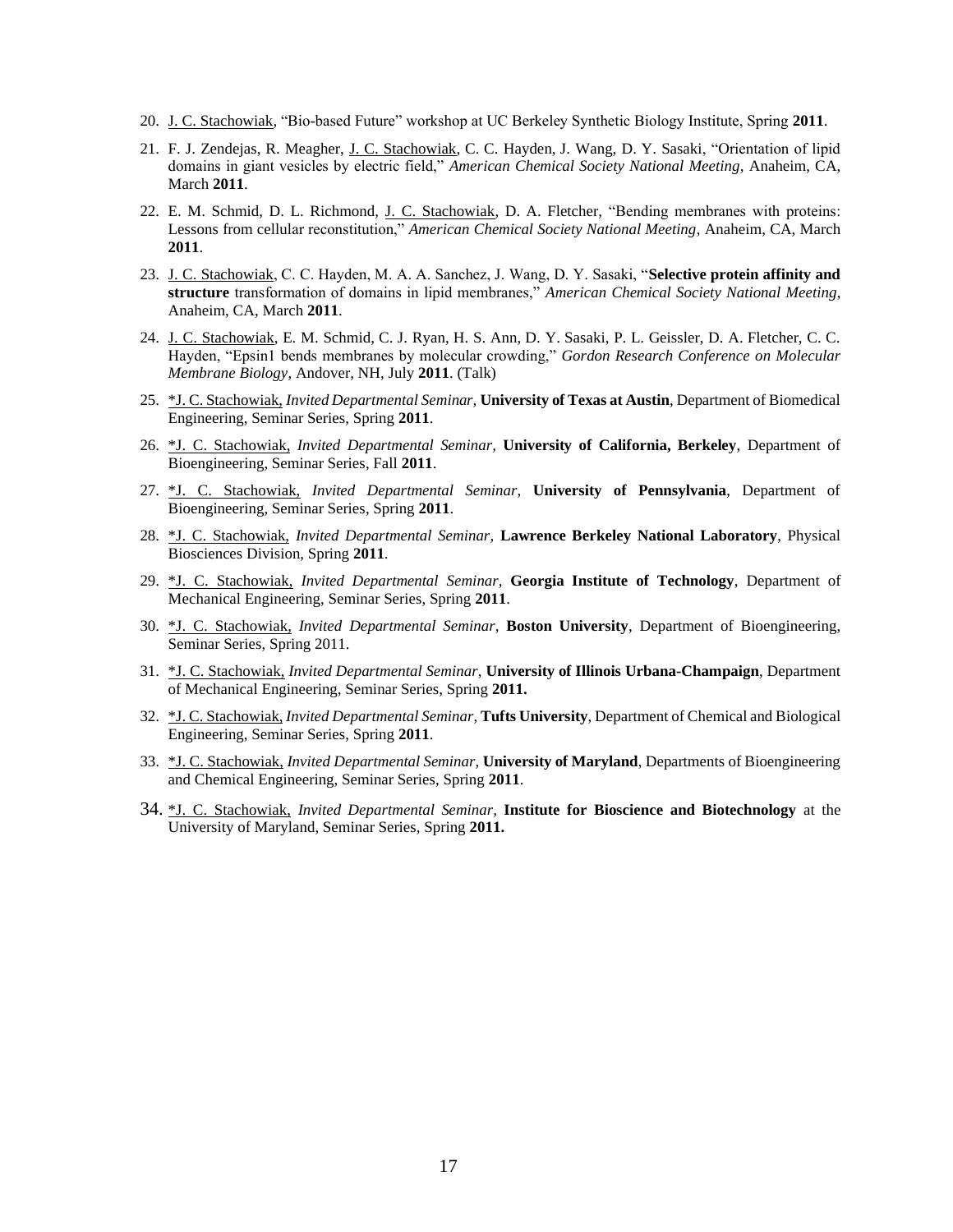# **GRANTS AND CONTRACTS:**

| <b>Total</b> |                                                                                                                                        |                                                                | 2014-2021                            | \$9,278,961 |
|--------------|----------------------------------------------------------------------------------------------------------------------------------------|----------------------------------------------------------------|--------------------------------------|-------------|
| Stachowiak   | R35139531: Protein networks as<br>synergistic drivers of membrane<br>remodeling                                                        | National Institutes of<br>Health / NIGMS                       | 02/01/2021-<br>01/31/2026            | \$3,029,835 |
| Stachowiak   | <b>Welch Foundation Grant: Protein</b><br>liquid droplets as dynamic<br>supramolecular catalysts for in situ<br>self-assembly in cells | <b>Welch Foundation</b>                                        | 06/01/20-<br>05/31/23                | \$240,000   |
| Stachowiak   | NSF MODULUS: Modeling and<br>experimental investigation of protein<br>crowding on lipid bilayers                                       | <b>National Science</b><br>Foundation/BIO                      | 10/01/2019-<br>09/30/22              | \$421,948   |
| Stachowiak   | R21EB025490: Harnessing the gap<br>junction network for direct<br>intracellular delivery of siRNA and<br>chemotherapeutics             | National Institutes of<br>Health / NIBIB                       | 03/01/2018-<br>02/28/2020            | \$416,425   |
| Stachowiak   | R01GM120549: Intrinsically<br>disordered proteins as physical<br>drivers of membrane traffic                                           | National Institutes of<br>Health / NIGMS                       | 04/01/2017-<br>01/31/2021            | \$1,211,808 |
| Stachowiak   | Permanent donation of confocal<br>microscopy system components                                                                         | Sandia National<br>Laboratory Stevenson<br>Wydler Gift Program | 02/2015                              | \$200,000   |
| Stachowiak   | Gap Junction Therapy, a Nano-<br>particle Based Approach to<br><b>Reversing Carcinogenesis</b>                                         | Texas 4000<br>Foundation                                       | 01/01/2013-<br>12/31/2013            | \$25,000    |
| Stachowiak   | CAREER (DMR1352487): Phase-<br>Separating Membrane Materials for<br><b>Efficient and Specific Molecular</b><br>Delivery to Cells       | <b>National Science</b><br>Foundation/DMR                      | 07/01/2014-<br>06/30/2019            | \$499,136   |
| Stachowiak   | Administrative Supplement to<br>R01GM112065 for recruitment of<br>diversity postdoctoral fellow, Dr.<br>Wade Zeno                      | National Institutes of<br>Health / NIGMS                       | 08/01/2016-<br>07/31/2018            | \$196,250   |
|              |                                                                                                                                        |                                                                | Renewal<br>08/01/2019-<br>07/31/2023 | \$1,489,713 |
| Stachowiak   | R01GM112065: Probing the<br><b>Energetic Cost of Cargo</b><br><b>Encapsulation in Coated Vesicles</b>                                  | National Institutes of<br>Health / NIGMS                       | 08/01/2014-<br>07/31/2019            | \$1,548,846 |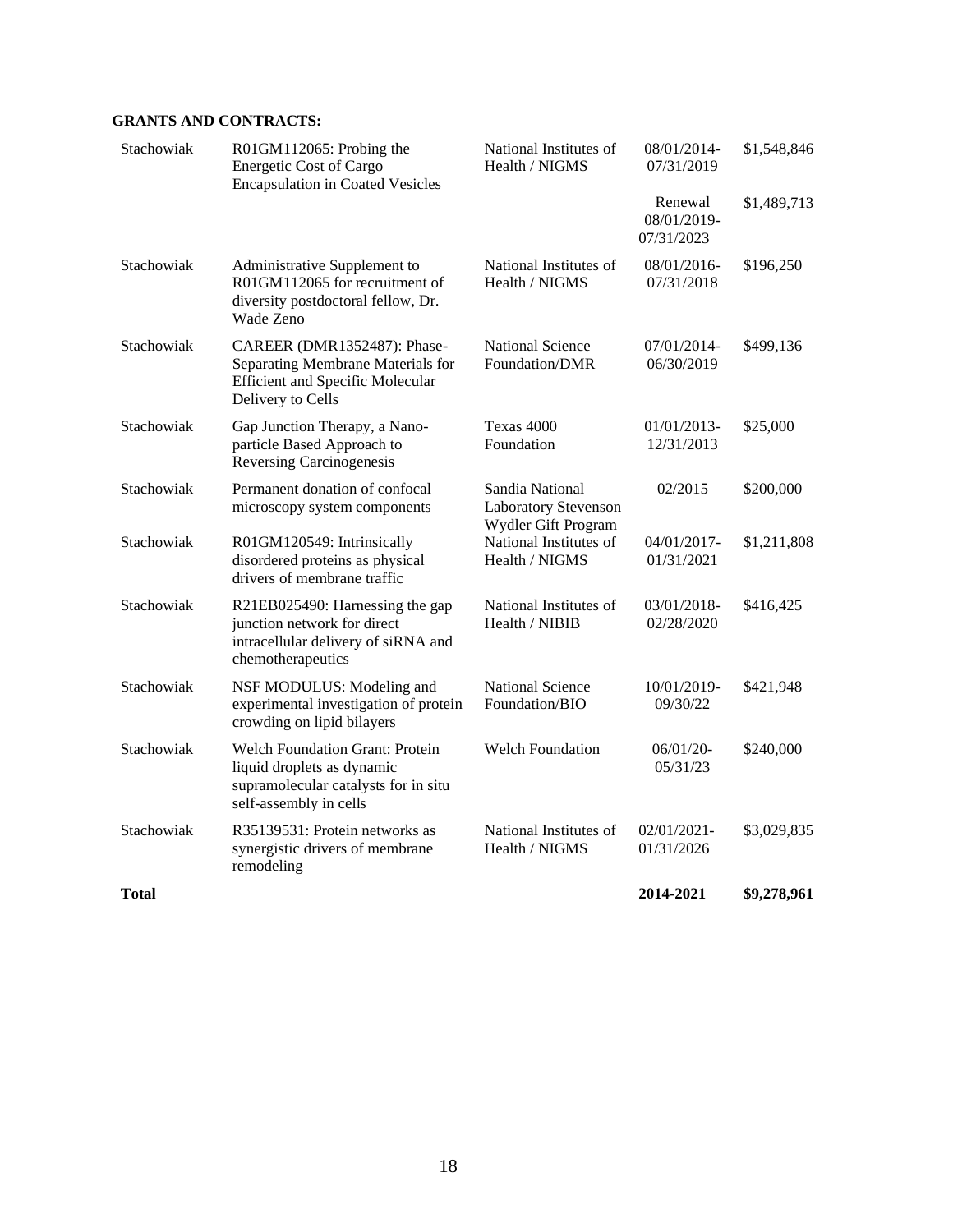# **PH.D. SUPERVISIONS COMPLETED:**

|                   |      | тир, эм ектемически соли естер. |                                                                          |
|-------------------|------|---------------------------------|--------------------------------------------------------------------------|
| Gadok.<br>Avinash | 2017 | <b>Biomedical Engineering</b>   | Univ. of Texas at Austin<br>(Flagship Pioneering, Boston)                |
| Snead,<br>Wilton  | 2018 | Biomedical Engineering          | Univ. of Texas at Austin<br>(postdoc, UNC Chapel Hill)                   |
| Imam,<br>Zachary  | 2018 | <b>Biomedical Engineering</b>   | Univ. Of Texas at Austin<br>(postdoc, Sandia Labs)                       |
| Zhou, Chi         | 2019 | Biomedical Engineering          | Univ. Of Texas at Austin<br>(Emerald Cloud Lab, South San)<br>Francisco) |
| DeGroot,<br>Andre | 2020 | <b>Biomedical Engineering</b>   | Univ. Of Texas at Austin<br>(Sana Biotech, Boston)                       |

# **M.S. SUPERVISIONS COMPLETED:**

| Scheve.<br>Christine | 2013 | <b>Biomedical Engineering</b> | Univ. of Texas at Austin |
|----------------------|------|-------------------------------|--------------------------|
| Gadok.<br>Avinash    | 2014 | <b>Biomedical Engineering</b> | Univ. of Texas at Austin |
| Snead,<br>Wilton     | 2015 | <b>Biomedical Engineering</b> | Univ. of Texas at Austin |
| Woodall,<br>Ryan     | 2016 | <b>Biomedical Engineering</b> | Univ. of Texas at Austin |
| Imam,<br>Zachary     | 2016 | <b>Biomedical Engineering</b> | Univ. of Texas at Austin |

# **PH.D. IN PROGRESS:**

A. Students admitted to candidacy

Houser, Justin (August 2018) Trementozzi, Andrea (August 2018) Gollapudi, Sadhana (July 2019) Yuan, Feng (July 2019) Graham, Kristin (April 2020) Bakka, Brandon (May 2020) Ashby, Grant (May 2020)

B. Students preparing to take Ph.D. qualifying exam

Walker, Caleb

### **M.S. IN PROGRESS:** None

# **POSTDOCS:**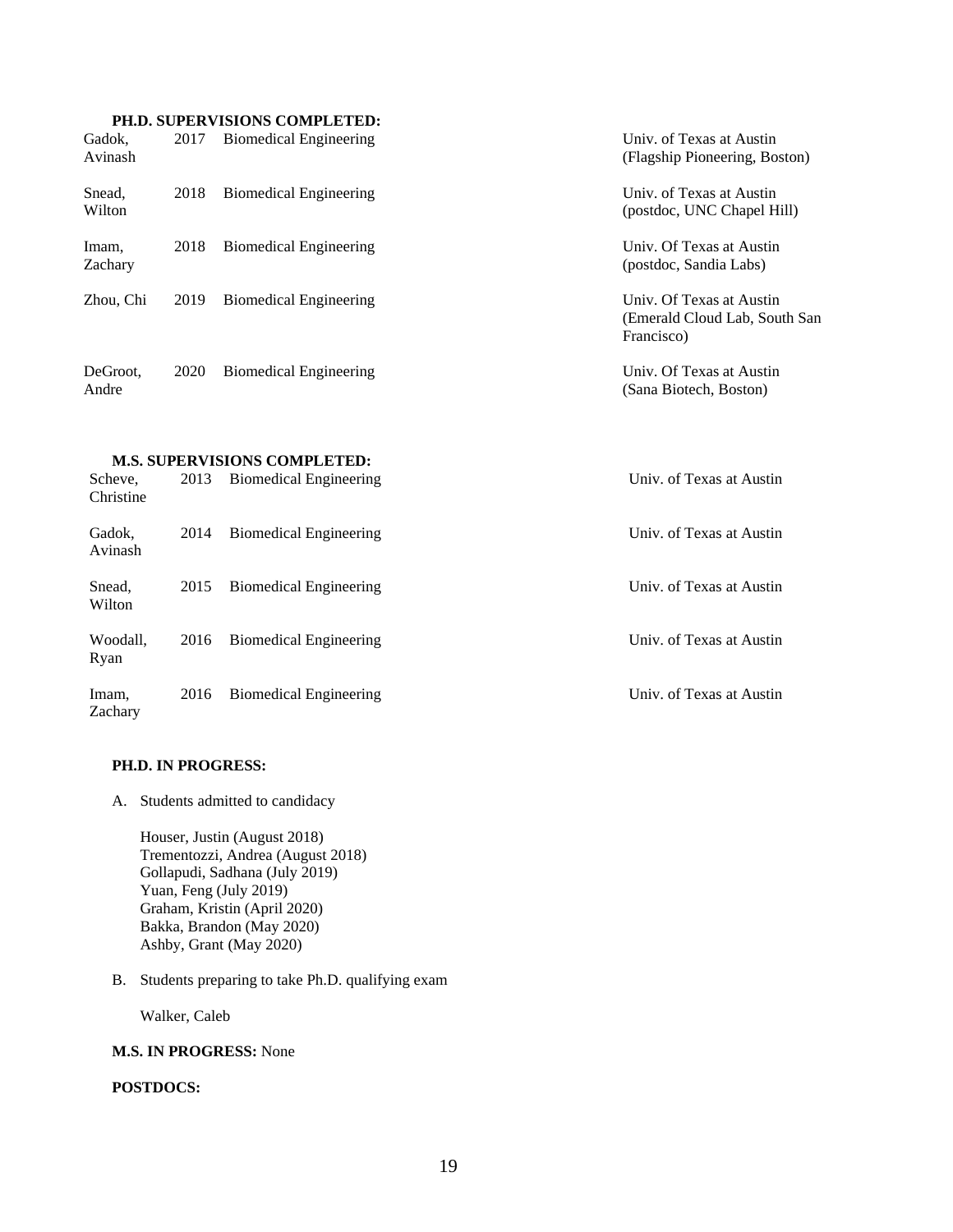Busch, David (September 2012-September 2016) – Currently a Senior Scientist at Merck Inc.

Ferrati, Silvia (May 2014-February 2018), co-supervised with Dr. Hugh Smyth

Zeno, Wade (August 2016-August 2020), NIH F32 fellow –Tenure Track Assistant Professor at the University of Southern California, Department of Chemical Engineering.

Day, Kasey (January 2018-present), NIH F32 fellow

# **SENIOR RESEARCH FELLOWS:**

Dr. Carl Hayden (March 2015-present)

## **RESEARCH TECHNICIANS:**

Prasad Milner (May 2018-July 2019) – now a graduate student in Chemical Engineering at Georgia Tech.

### **OTHER ADVISING AND RELATED STUDENT SERVICE:**

## **DISSERTATION COMMITTEES:**

**Dissertation Completed –** Served on the committees of more than 20 students.

**Dissertation in Progress – Currently serving on the committees of more than 10 students.** 

### **PH.D. QUALIFYING EXAM COMMITTEES:**

Served on the committees of more than 30 students.

#### **UNDERGRADUATE STUDENT ADVISING:**

#### **Undergraduate Student Researchers**

### **\*indicates author of peer-reviewed publication**

- 1. **Beverly Red,** Biomedical Engineering (Summer 2019 Present), continuing undergraduate
- 2. **\*Ajay Thatte**, Biomedical Engineering (Summer 2018-Present), continuing undergraduate
- 3. **Jacob Hochfelder,** Biomedical Engineering (Summer 2019-Present), continuing undergraduate
- 4. **Sybrina Kerr**, NSF REU Summer Student (Summer 2019)
- 5. **Kolby Killion**, Biomedical Engineering (Summer 2018-Summer 2019), continuing undergraduate
- 6. **Daria Bentley**, NSF REU Summer Student (Summer 2017)
- 7. **\*Minhao (Mike) Wu**, Biomedical Engineering (Summer 2017-May 2019)
- 8. **\*Meghan LaMonica**, Biomedical Engineering (Spring 2017-Present), continuing undergraduate
- 9. **\*Morgan Mendecino**, Biomedical Engineering (Fall 2016-Summer 2018)
- 10. **\*Ryan Perkins**, Biomedical Engineering (Summer 2016-May 2018)
- 11. **\*Amanda Merriwether**, Biomedical Engineering (Spring 2016-Summer 2018) now a UC Berkeley grad student
- 12. **Natalie Miroballi**, Biomedical Engineering (Fall 2015-Summer 2017)
- 13. **\*Hisham Ali**, Biomedical Engineering (Summer 2015-May 2019) now in medical school at UT San Antonio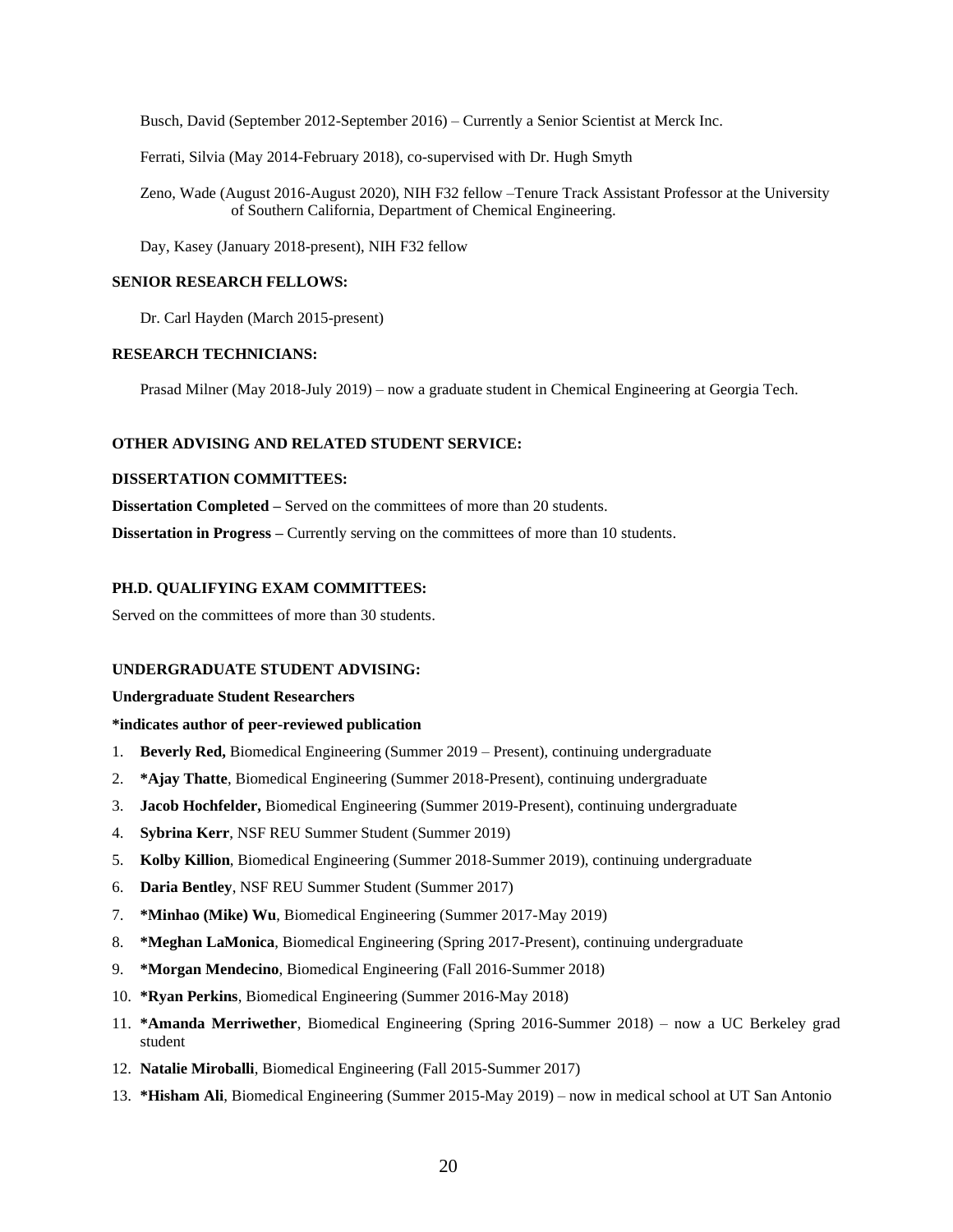- 14. **\*Aaron Alpar**, Biomedical Engineering (Summer 2015-Summer 2018) now a graduate student at U Chicago
- 15. **\*Laura Kenyon**, Biomedical Engineering (Spring 2015-May 2018) now in medical school at UT Southwestern
- 16. **Belle Parizot**, Biomedical Engineering (Fall 2015-Summer 2016)
- 17. **\*Fatema Nagib,** Biomedical Engineering (Summer 2015-Summer 2016)
- 18. **\*Grant Ashby,** NSF REU Summer Student (Summer 2016) now a graduate student at UT Austin
- 19. **\*Stefan Bordovsky**, Biomedical Engineering (Spring 2015-Spring 2016)
- 20. **Sydney Wendt**, Biomedical Engineering (Summer 2016-Fall 2016)
- 21. **\*Brian Li,** Biomedical Engineering (Spring 2014-Summer 2016) now a graduate student at UC Berkeley
- 22. **\*Connor Vershel**, Biomedical Engineering (Summer 2014-Spring 2016) now a medical student at UT Houston
- 23. **Tu Cao**, Biomedical Engineering (Summer 2015)
- 24. **Sean Thomas,** NSF REU Summer Student (Summer 2015)
- 25. **Michael Bonahoom**, Biomedical Engineering (Summer 2015)
- 26. **Varun Bora**, Biomedical Engineering (Fall 2013-Spring 2015)
- 27. **Katherine Ha**, Biomedical Engineering (Spring 2014-Spring 2015) Currently working at Smith and Nephew
- 28. **\*Noor Momin**, Biomedical Engineering (Summer 2012-Present) Currently a graduate student at MIT
- 29. **Mansi Raythatha**, Biomedical Engineering (Fall 2013-Spring 2014) Currently working for Merck Inc.
- 30. **Saad Jafri**, Biomedical Engineering (Summer 2013-Spring 2014) Currently a medical student at UNT Health Science Center
- 31. **Isac Lee**, Biomedical Engineering (Spring 2013-Spring 2014) Currently a graduate student at Johns Hopkins
- 32. **\*Justin Houser**, Biomedical Engineering (Summer 2012-Summer 2014) Currently a research assistant at Harvard Medical School
- 33. **David Aguilar**, Biochemistry (Fall 2012)
- 34. **Jerin Jose**, Biomedical Engineering (Spring 2012-Summer 2013) Currently a Medical Student at UT Southwestern Medical Center
- 35. **Jacob Sacks**, Biomedical Engineering (Fall 2012-Spring 2013) Currently a graduate student at the University of Pennsylvania
- 36. **Ansel George**, Biomedical Engineering (Spring 2012-Spring 2013) Currently a research assistant at Weill Cornell Medical College
- 37. **\*Paul Gonzales**, Biomedical Engineering (Spring 2012-Spring 2013) Currently working as a nurse practitioner

#### **Senior Design Project Teams (BME 371)**

Spring 2013: Osteomed ELIF Interbody System

Spring 2015: Seton Scar Minimizer Device

Spring 2017: DNA Indicator Swab Device

Spring 2019: Surgical retractor device

#### **Undergraduate Honors Theses**

Ms. Jerin Jose, Spring 2013, "Understanding the role of intrinsically disordered proteins in membrane bending."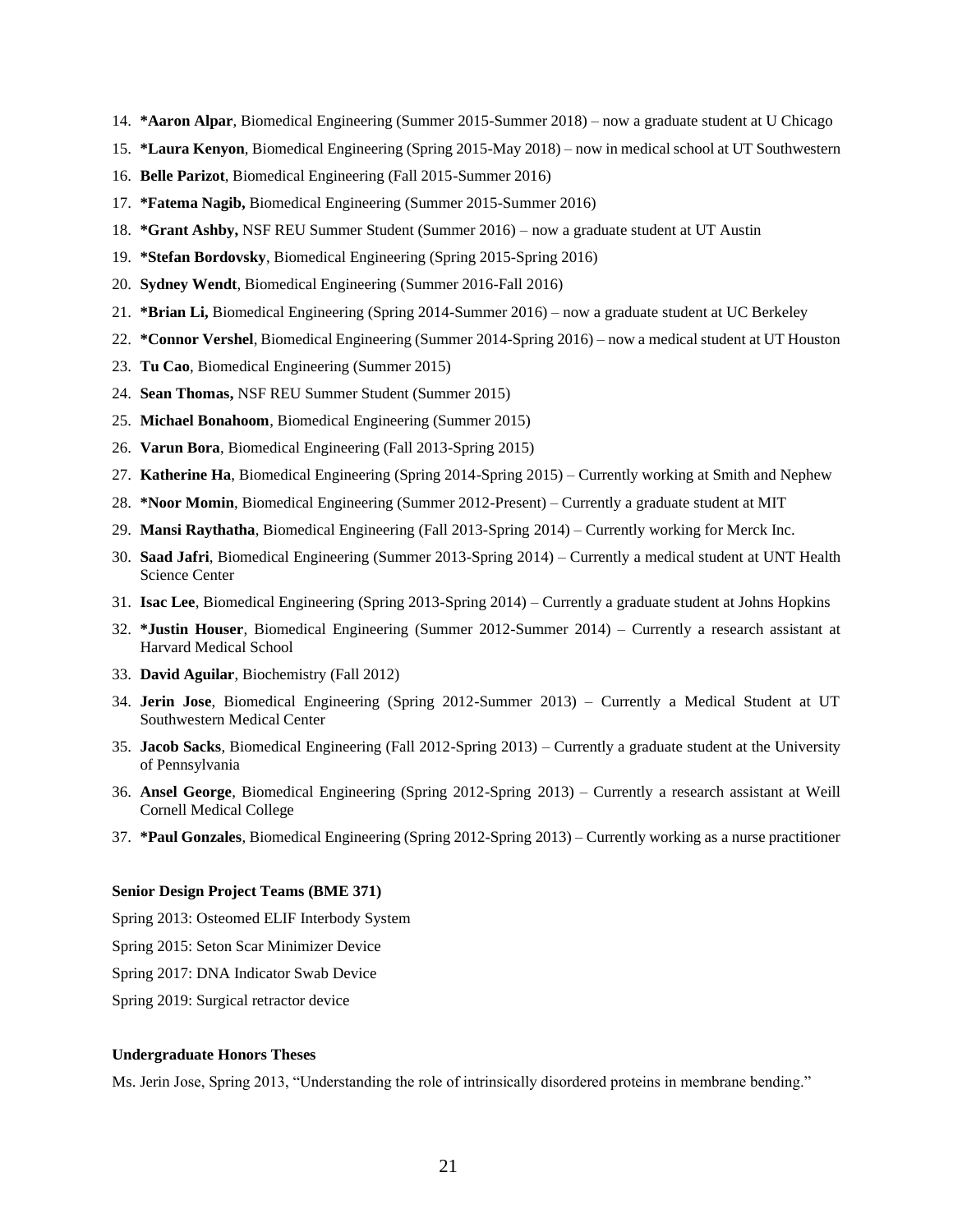## **Guest Lectures**

Dr. Stachowiak has given more than 25 guest lectures for courses in the Biomedical Engineering and Physics departments at UT Austin.

# **Student and Trainee Awards**

- Kasey day, NIH/NIGMS NRSA F32 Postdoctoral Fellowship Award, 2019-2022
- Wade Zeno, NIH/NIGMS NRSA F32 Postdoctoral Fellowship Award, 2018-2020
- Grace Kago, NSF Graduate Research Fellowship Award, 2017-2020
- Wilton Snead, NIH/NIGMS NRSA F31 Graduate Research Fellowship Award, 2016-2018
- Chi Zhao, UT Graduate School Continuing Student Fellowship, 2017-2018
- Chi Zhao, American Chemical Society Outstanding Oral Presentation Award, Spring 2019 Annual Meeting
- Andre DeGroot, American Chemical Society Outstanding Oral Presentation Award, Spring 2019 Annual Meeting
- Zachary Imam, American Chemical Society Outstanding Oral Presentation Award, Spring 2018 Annual Meeting
- Wade Zeno, Travel Award to attend the 2017 Gordon Research Conference on Molecular Membrane Biology
- Wade Zeno, Travel Award to attend the 2017 meeting of the Biophysical Society
- Chi Zhao, Travel Award to attend the 2017 meeting of the Biophysical Society
- Wilton Snead, Travel Award to attend the 2016 meeting of the American Society for Cell Biology
- Amanda Meriwether, Undergraduate Research Fellowship, UT Austin Fall 2016
- Avinash Gadok, Travel Award from the American Chemical Society to attend the 2016 Spring Meeting
- Wilton Snead, Honorable Mention in the National Science Foundation Graduate Research Fellowship Program Competition, 2015
- Andre DeGroot, University of Texas at Austin Graduate School Fellowship, 2015-2016
- Wilton Snead, Travel Award from the Biophysical Society to attend the 2016 National Meeting
- Zachary Imam, Travel Award from the Biophysical Society to attend the 2016 National Meeting
- Avinash Gadok, Travel Award to attend the NSF Summer School on Biocomplexity in Antalya, Turkey
- Brian Li, Undergraduate Research Fellowship, The University of Texas at Austin, 2015
- David Busch, Travel Award from Gordon Research Conferences to attend the conference on Lysosomes and Endocytosis, Andover, NH, 2014
- Avinash Gadok, Honorable Mention in the National Science Foundation Graduate Research Fellowship Program Competition, 2014
- Ryan Woodall, National Institutes of Health T32 Graduate Training Fellowship, 2014-2015
- Zachary Imam, University of Texas at Austin Graduate School Fellowship, 2014-2015
- Noor Momin, First Place in the Cockrell School Undergraduate Research Poster Competition, 2013
- Christine Scheve, Travel Award to attend the National Meeting of the Biophysical Soceity, Philadelphia, PA, 2013
- Justin Houser, Undergraduate Research Fellowship, the University of Texas at Austin, 2013
- Isac Lee, Undergraduate Research Fellowship, the University of Texas at Austin, 2013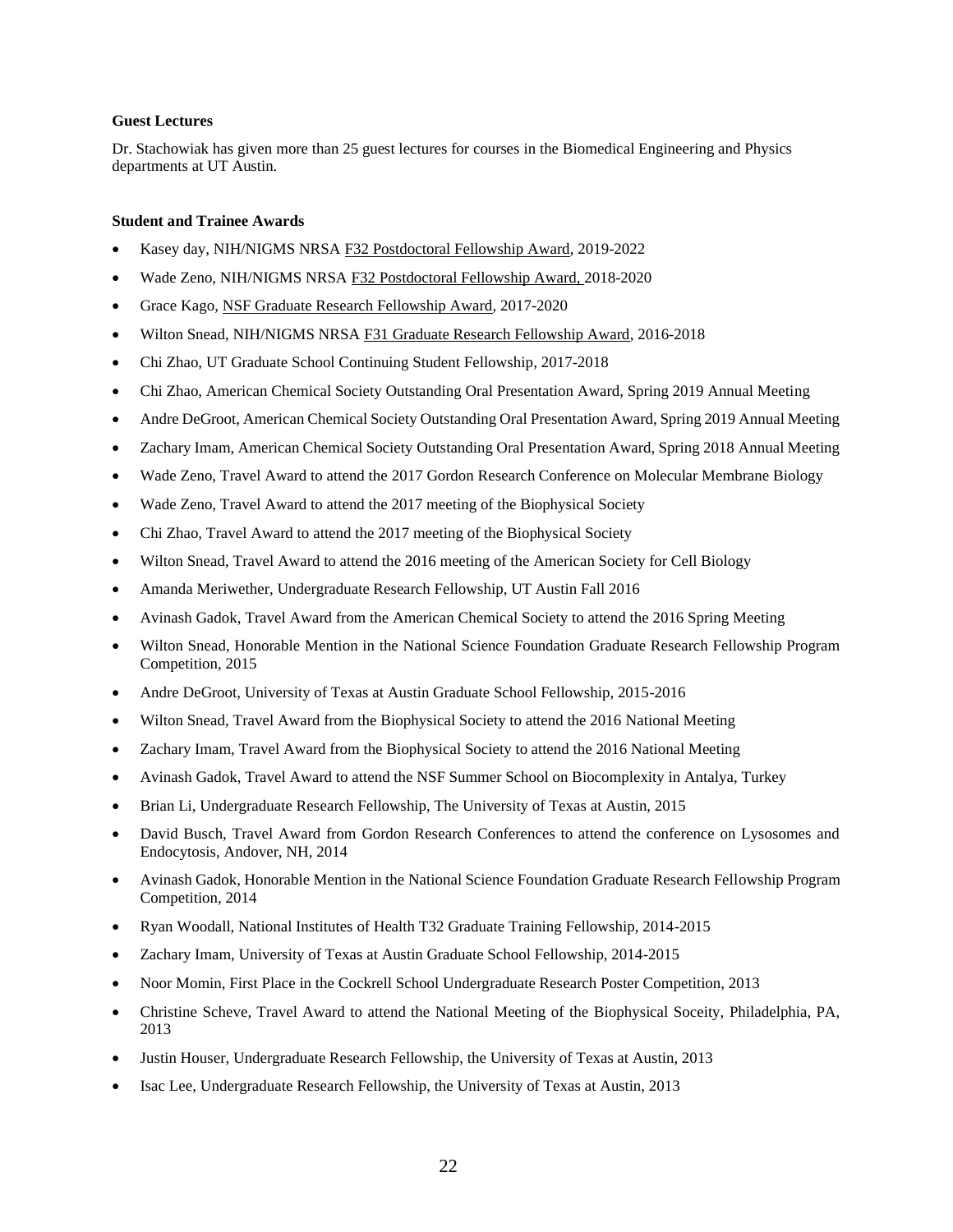- Avinash Gadok, National Institutes of Health T32 Graduate Training Fellowship, 2012-2013
- Wilton Snead, University of Texas at Austin Graduate School Fellowship, 2013-2014
- Justin Houser, Travel Award to attend the National Meeting of the American Society for Cell Biology, San Francisco, CA, 2012
- Jerin Jose, Undergraduate Research Fellowship, the University of Texas at Austin, 2012

# **COMMUNITY ACTIVITIES / PUBLIC SERVICE:**

- Presented at NASCENT Center nanoscience camp for high school students (Summer 2016, 2017)
- Presented on the graduate school admissions process to the Biomedical Engineering Honors Society at UT Austin (Fall 2016)
- Hosted Rockwall High School robotics team students (Summer 2016)
- Presented at WE@UT summer camp for high school women as prospective STEM undergraduates (Summer 2015)
- Hosted students from Bastrop High School (Bastrop, TX) as summer research assistants in my laboratory, as part of National Science Foundation CAREER Project (Summer 2015)
- Presented on career paths in Biomedical Engineering to Cockrell School Freshman Interest Group (Fall 2014)
- Presented to new faculty at the Cockrell School of Engineering Orientation (Fall 2014)
- Hosted students from Westwood High School (Round Rock, TX) as summer research assistants in my laboratory, as part of National Science Foundation CAREER Project (Summer 2014)
- Presented on Biomedical Engineering Careers at LASA (Liberal Arts and Science Academy) High School, Austin, TX (Spring 2014)
- Presented my research to the Lakeway Men's Breakfast Club, Lakeway, TX (Spring 2014).
- Presented at Texas 4000 Foundation student meeting (Spring 2014).
- Presented at WE@UT summer camp for high school women as prospective STEM undergraduates (Summer 2013)
- Presented to new faculty at the Cockrell School of Engineering Orientation (Fall 2013)
- Presented at UT Biomedical Engineering Graduate Women's Organization Meeting (Summer 2013)
- Judged UT BME Undergraduate Research Poster Competition (Spring 2012, 2013)
- Judged Cockrell School Undergraduate Research Poster Competition (Spring 2012)
- Judged Society for Biomaterials, "Biomaterials Day" poster competition at UT Austin (Summer 2013)
- Hosted visit of prospective minority students from UT Pan American (Spring 2013)
- Exhibited at "Explore UT" community outreach event, Spring 2013 (Spring 2014)
- Presented at University of Texas at Austin MITE Summer Program for prospective minority engineering students (Summer 2012)

# **VITA:**

Dr. Jeanne Stachowiak completed her undergraduate education in Mechanical Engineering at the University of Texas at Austin in 2002. She received a Master's degree in Mechanical Engineering from the University of California, Berkeley in 2004, under the supervision of Professor Arun Majumdar. Her work focused on fabrication and characterization of micro-scale sensor arrays for detection of biomolecular interactions. Dr. Stachowiak received a Doctorate in Mechanical Engineering from the University of California, Berkeley in 2008. Her doctoral work, under